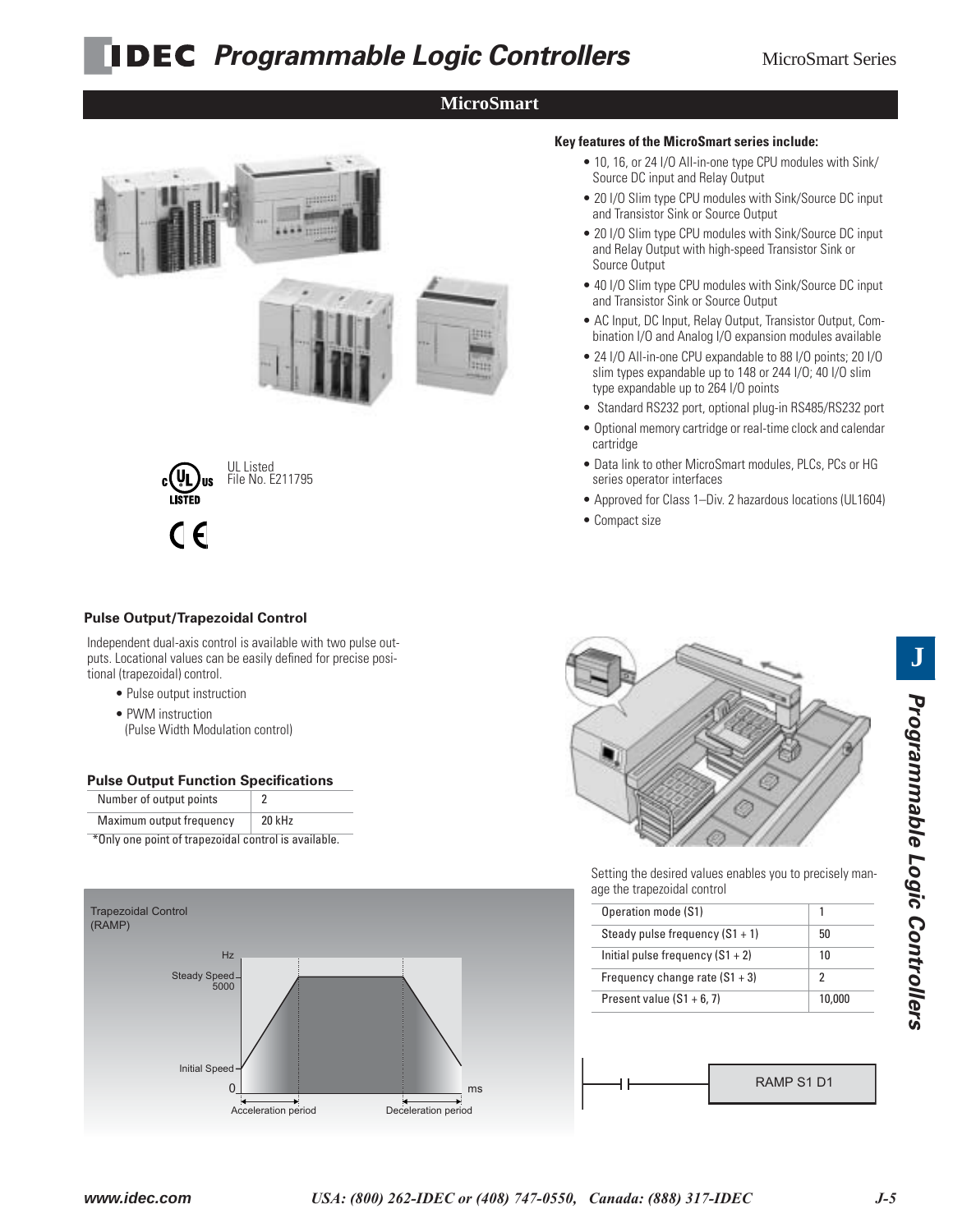#### **CPU and Module Combination Examples**

#### **All-In-One Type**

- Modules
- Maximum I/O 88 points
- Only FC4A-C24R2/C24R2C CPU Module is expandable



*The maximum number of relay outputs that can be turned on simultaneously is 33 points including relay outputs on the CPU module.*

I/O Points

I/O Points



#### **Slim Type**

Modules • Maximum I/O

• Attach Maximum 7 Expansion

- 148 points (D20K3, D20S3) - 244 points (D20RK1, D20RS1) -264 points (D40K3, D40S3)

*The maximum number of relay outputs that can be turned on simultaneously is 54 points including relay outputs on the CPU module.*

Programmable Logic Controllers *Programmable Logic Controllers*

**J**

**FC4A-N32B3** 250 32 **FC4A-T32K3** 32 **FC4A-R32S3** 32 **FC4A-T32K3 FC4A-M24BR2** 200 24 32 **FC4A-N32B3** 32 **FC4A-T32K3 FC4A-T32K3** 32 32 **FC4A-R32S3** I/O Points I/O Points32 150 **FC4A-M24BR2 FC4A-T32K3** 24 **FC4A-T32K3** 32 32 **FC4A-N32B3** 16 **FC4A-R16S3** 32 16 **FC4A-R16S3** 16 **FC4A-N16B3 FC4A-T32S3 FC4A-N32B3** 100 32 32 **FC4A-R32S3 FC4A-N32B3 FC4A-T32S3** 32 32 **1 32 1 32 32 FC4A-N32B3 FC4A-N32B3** 32 32 **FC4A-N32B3 FC4A-T32S3 FC4A-N32B3** 32 32 32 50 **FC4A-N32B3** 32 **FC4A-N32B3 FC4A-D20K3** 32 **FC4A-D40K3 FC4A-D40S3 FC4A-D40S3 FC4A-D40K3 FC4A-D40S3 FC4A-D20S3 FC4A-D20RK1** 40 40 40 **on CPU on CPU** 40 **on CPU C4A-D20RS FC4A-D20RS1** 20 **FC4A-D20RK1 on CPU** 20 **on CPU** 20 **on CPU** 0 **on CPU** 12 Inputs 24 Inputs 24 Inputs 92 Inputs 120 Inputs 108 Inputs 152 Inputs 8 Outputs 16 Outputs 96 Outputs 64 Outputs 88 Outputs 136 Outputs 112 Outputs 20 Total I/O 40 Total I/O 120 Total I/O 156 Total I/O 208 Total I/O 244 Total I/O 264 Total I/O

#### Maximum I/O 264

Maximum I/O 88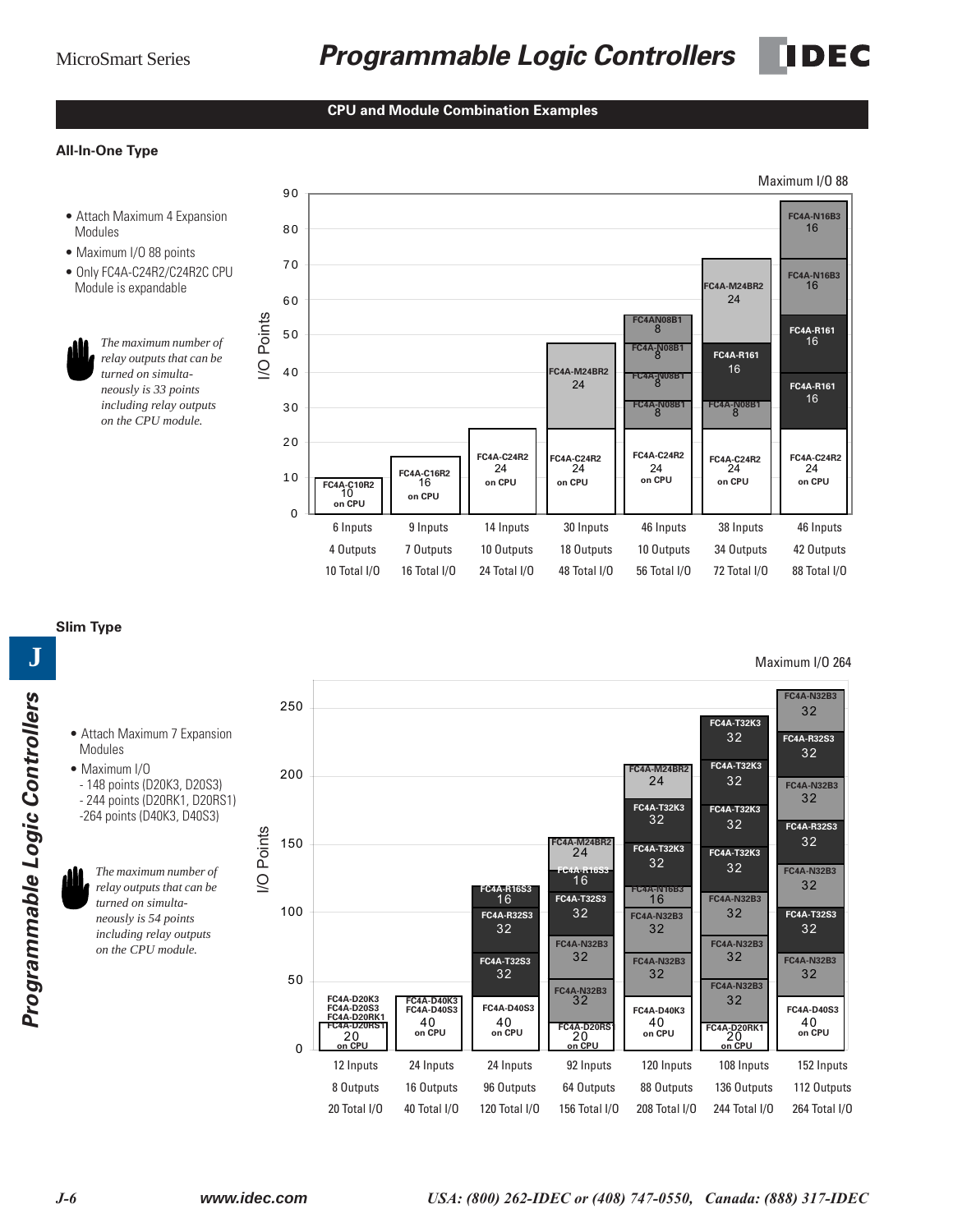

### **PID Control**

To automatically maintain a target water temperature (PID control), use the auto tuning function to perform sampling. Based on the determined PID parameters, PID control is executed automatically. (Slim type CPU units only.)





| Set point        | 30 |
|------------------|----|
| AT set point     | 25 |
| High alarm value | 35 |
| Low alarm value  | 27 |

|  | u |  |  |
|--|---|--|--|
|  |   |  |  |

### **CPU Modules - All-in-One Type**

| <b>Part Numbers</b>  |           |                       |                                  |                                                   |  |  |
|----------------------|-----------|-----------------------|----------------------------------|---------------------------------------------------|--|--|
| <b>AC Power Type</b> |           | FC4A-C10R2*           | FC4A-C16R2*                      | <b>FC4A-C24R2</b>                                 |  |  |
| <b>DC Power Type</b> |           | <b>FC4A-C10R2C*</b>   | FC4A-C16R2C*                     | FC4A-C24R2C                                       |  |  |
| Item                 |           | <b>***</b>            | 5.64                             | 992                                               |  |  |
| I/O Points           |           | 10 (6 in/ 4 out)      | 16 (9 in/7 out)                  | 24 (14 in/10 out)                                 |  |  |
| Output Type          |           |                       | Relay Output, 240V AC/30V DC, 2A |                                                   |  |  |
| Input Type           |           |                       | 24V DC (Sink/Source)             |                                                   |  |  |
|                      | AC        | 100-240V AC, 50/60 Hz |                                  |                                                   |  |  |
| Power Voltage        | <b>DC</b> | 24V DC                |                                  |                                                   |  |  |
| Memory               |           | 4.8KB                 | 15KB                             | 27KB                                              |  |  |
| Expandability        |           | $N/A^*$               | N/A                              | 88 maximum I/O<br>(up to 4 expansion I/O modules) |  |  |



*1. \* I/O expansion modules not applicable to these two models.*

*2. For specifications see page J-15 & for dimensions see page J-25.*

*3. For options see J-11 & for accessories see J-12.*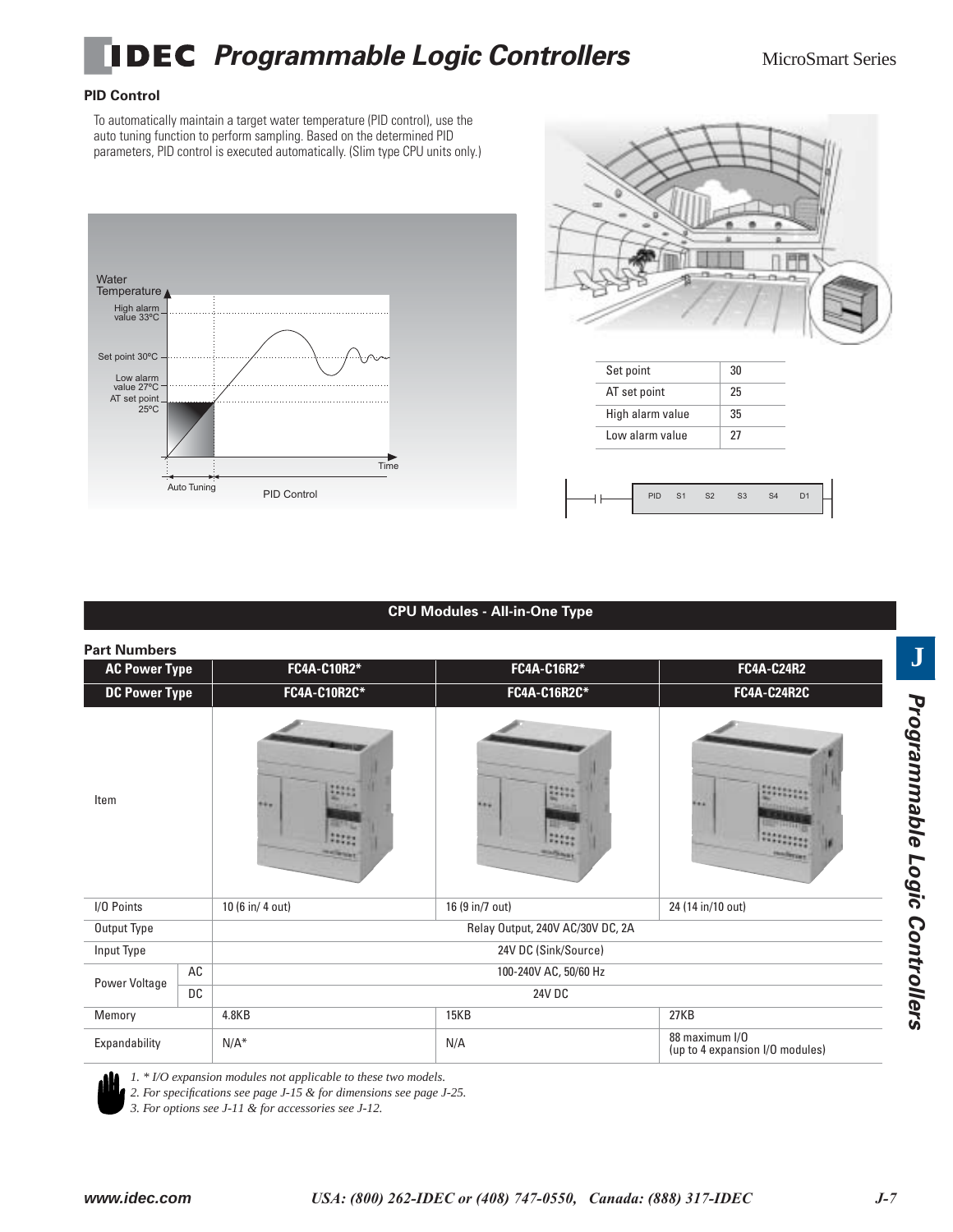## MicroSmart Series *Programmable Logic Controllers*

**IDEC** 

**CPU Modules - Slim Type**

| <b>Part Number</b>      | <b>FC4A-D20K3</b>                                   | <b>FC4A-D20RK1</b>                                                   | <b>FC4A-D40K3</b>                                     |
|-------------------------|-----------------------------------------------------|----------------------------------------------------------------------|-------------------------------------------------------|
| Item                    |                                                     |                                                                      |                                                       |
| I/O Points              | 20 (12 in/ 8 out)*                                  | 20 (12 in/ 8 out)                                                    | 40 (24 in/16 out)**                                   |
| Output Type             | Transistor Sink Output 0.3A                         | Relay Output, 240V AC/30V DC, 2A*<br>Sink Output 0.3A*               | Transistor Sink Output 0.3A                           |
| Input Type              |                                                     | 24V DC (Sink/Source)                                                 |                                                       |
| Power Voltage           |                                                     | <b>24V DC</b>                                                        |                                                       |
| Memory                  | 27KB                                                | 31.2KB                                                               | 31.2KB                                                |
| Expandability           | 148 maximum I/O (up to 7 expansion modules)         | 244 maximum I/O (up to 7 expansion modules)                          | 264 maximum I/O (up to 7 expansion modules)           |
| <b>Part Number</b>      | <b>FC4A-D20S3</b>                                   | <b>FC4A-D20RS1</b>                                                   | FC4A-D40S3                                            |
|                         |                                                     |                                                                      |                                                       |
| Item                    |                                                     |                                                                      |                                                       |
| I/O Points              | 20 (12 in/ 8 out)*                                  | 20 (12 in/ 8 out)                                                    | 40 (24 in/16 out)**                                   |
| Output Type             | Transistor Source Output 0.3A                       | Relay Output, 240V AC/30V DC, 2A*<br>Transistor, Source Output 0.3A* | Transistor Source Output 0.3A                         |
| Input Type              |                                                     | 24V DC (Sink/Source)                                                 |                                                       |
| Power Voltage           |                                                     | <b>24V DC</b>                                                        |                                                       |
| Memory<br>Expandability | 27KB<br>148 maximum I/O (up to 7 expansion modules) | 31.2KB<br>244 maximum I/O (up to 7 expansion modules)                | 31.2KB<br>264 maximum I/O (up to 7 expansion modules) |

*1. \* Transistor output 2 points and relay output 6 points.*

*2. \*\*For MIL connector type modules, see page J-12 for cables and breakout modules.*

*3. For specifications see page J-15 & for dimensions see page J-25.*

*4. For options see J-11 & for accessories see J-12.*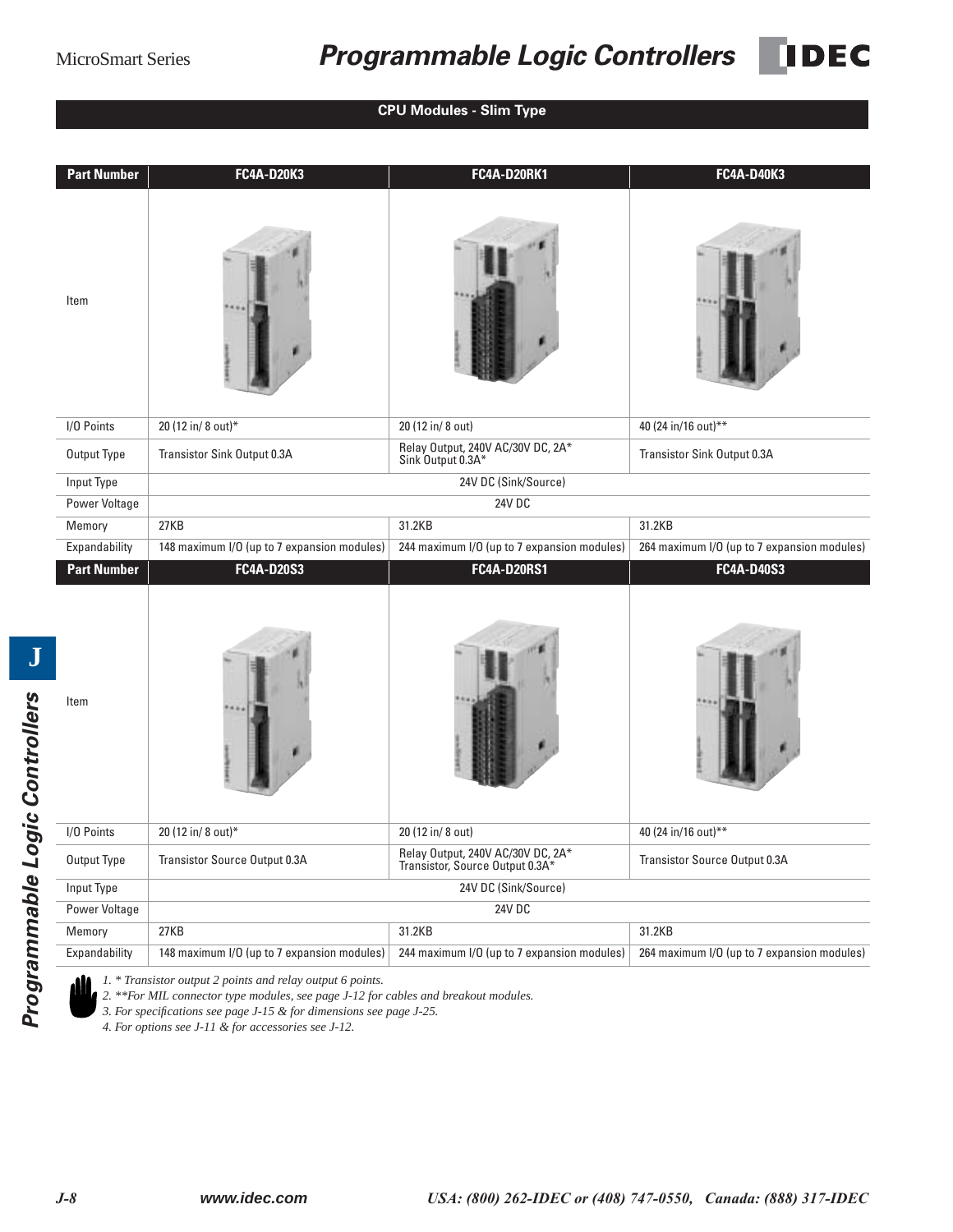# **PIDEC** Programmable Logic Controllers MicroSmart Series

| <b>Input Modules - 5 Types</b> |                          |                          |                      |                      |                          |  |  |  |
|--------------------------------|--------------------------|--------------------------|----------------------|----------------------|--------------------------|--|--|--|
| <b>Part Number</b>             | <b>FC4A-N08B1</b>        | <b>FC4A-N16B1</b>        | <b>FC4A-N16B3</b>    | <b>FC4A-N32B3</b>    | <b>FC4A-N08A11</b>       |  |  |  |
| Item                           |                          |                          |                      |                      |                          |  |  |  |
| <b>Input Points</b>            | 8-point DC               | 16-point DC              | 16-point DC*         | 32-point DC*         | 8-point AC               |  |  |  |
| Input Type                     |                          | 24V DC (Sink/Source)     |                      |                      | 100 - 120V AC            |  |  |  |
| Power Voltage                  |                          | 24V DC                   |                      |                      | 100 - 120V AC (50/60Hz)  |  |  |  |
| Terminal                       | Removable screw terminal | Removable screw terminal | <b>MIL</b> connector | <b>MIL</b> connector | Removable screw terminal |  |  |  |
|                                |                          |                          |                      |                      |                          |  |  |  |

*1. For specifications see page J-19 & for dimensions see page J-25.*

*2. For specifications see page 3-17*  $\alpha$  *joint annuality*<br>2. For options see J-11 & for accessories see J-12.

*3. \*For MIL connector type modules, see page J-12 for cables and breakout modules.*

| <b>Output Modules - 8 Types</b> |                                                                                                                |                                |                              |                                |  |  |  |  |
|---------------------------------|----------------------------------------------------------------------------------------------------------------|--------------------------------|------------------------------|--------------------------------|--|--|--|--|
| <b>Part Number</b>              | <b>FC4A-R081</b>                                                                                               | FC4A-R161                      | FC4A-T08K1                   | FC4A-T08S1                     |  |  |  |  |
| Item                            |                                                                                                                |                                |                              |                                |  |  |  |  |
| <b>Output Points</b>            | 8-point Relay                                                                                                  | 16-point Relay                 |                              | 8-point Transistor             |  |  |  |  |
| Output Type                     | Relay Output (1NO contact), 240V AC/30V DC, 2A<br>Transistor sink output 0.3A<br>Transistor Source Output 0.3A |                                |                              |                                |  |  |  |  |
| Terminal                        |                                                                                                                |                                | Removable screw terminal     |                                |  |  |  |  |
| <b>Part Number</b>              | <b>FC4A-T16K3</b>                                                                                              | <b>FC4A-T16S3</b>              | <b>FC4A-T32K3</b>            | FC4A-T32S3                     |  |  |  |  |
| Item                            |                                                                                                                |                                |                              |                                |  |  |  |  |
| <b>Output Points</b>            | 16-point Transistor                                                                                            | 16-point Transistor            | 32-point Transistor          | 32-point Transistor            |  |  |  |  |
| Output Type                     | Transistor sink output 0.1A*                                                                                   | Transistor source output 0.1A* | Transistor sink output 0.1A* | Transistor source output 0.1A* |  |  |  |  |
| Terminal                        | <b>MIL</b> connector                                                                                           |                                |                              |                                |  |  |  |  |

*1. For specifications see page J-19 & for dimensions see page J-25. 2. For specifications see page*  $\sim$  $\sim$  $\sim$  $\sim$  $\sim$  *2. For options see J-11 & for accessories see J-12.* 

*3. \*For MIL connector type modules, see page J-12 for cables and breakout modules.*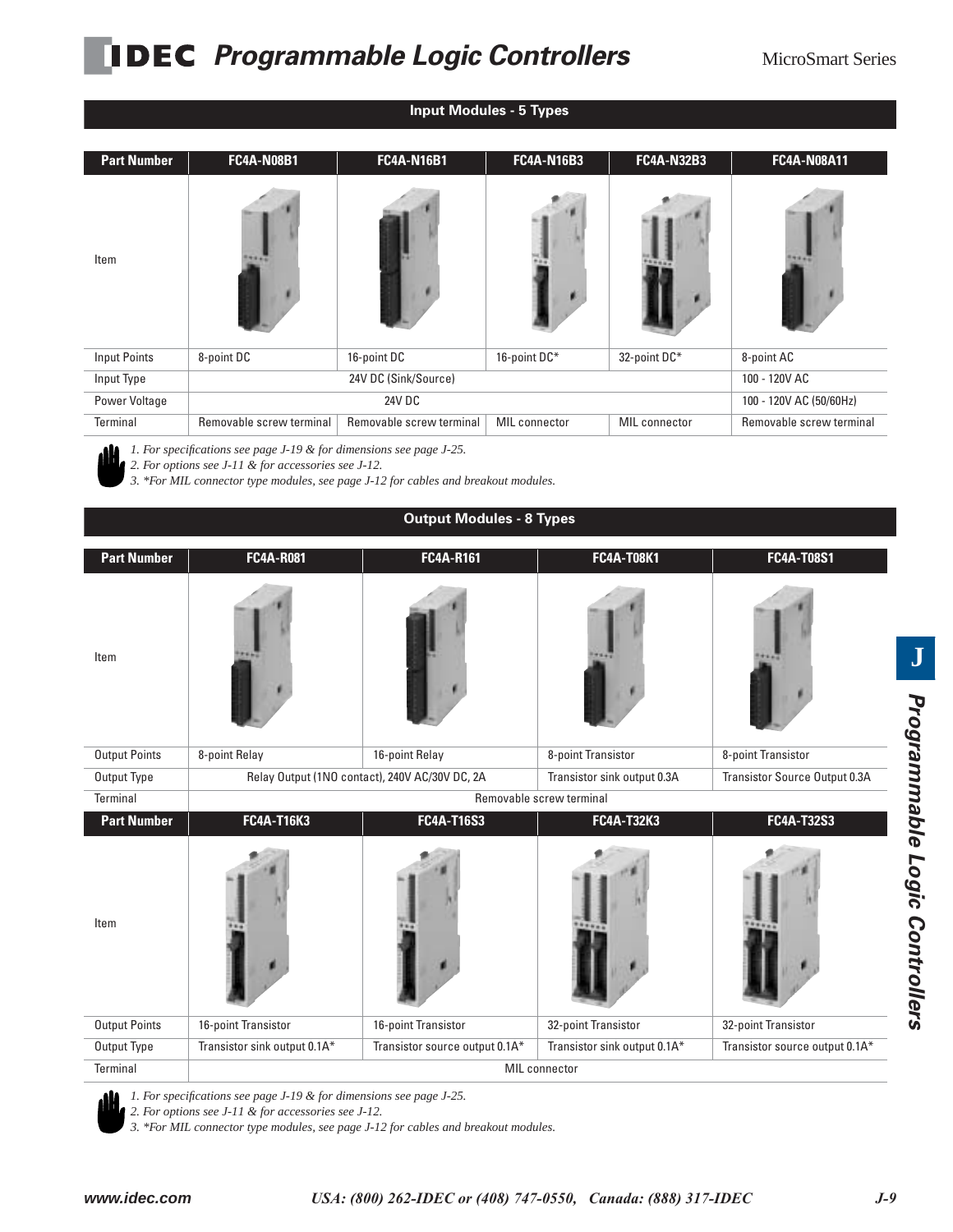## MicroSmart Series **Programmable Logic Controllers** DEC

| <b>Combination I/O Modules - 2 Types</b> |                                        |                                        |                                              |                                  |                                                                              |  |  |
|------------------------------------------|----------------------------------------|----------------------------------------|----------------------------------------------|----------------------------------|------------------------------------------------------------------------------|--|--|
| <b>Part Number</b>                       |                                        | <b>FC4A-M08BR1</b>                     | <b>FC4A-M24BR2</b>                           |                                  |                                                                              |  |  |
| Item                                     |                                        |                                        |                                              |                                  |                                                                              |  |  |
| I/O Points                               | 8 (4 in/ 4 out)                        |                                        | 24 (16 in/ 8 out)                            |                                  | 1. For specifications see page J-21                                          |  |  |
| Output Type                              |                                        |                                        | Relay Output, 240V AC/30V DC, 2A             |                                  | & for dimensions see page J-25.<br>2. For options see J-11 & for acces-      |  |  |
| Input Type                               | Removable terminal block               |                                        | 24V DC (Sink/Source)                         | sories see J-12.                 |                                                                              |  |  |
| Terminal                                 |                                        |                                        | Wire clamp terminal                          |                                  |                                                                              |  |  |
|                                          |                                        |                                        | <b>Analog I/O Modules - 4 Types</b>          |                                  |                                                                              |  |  |
| <b>Part Number</b>                       | <b>FC4A-K1A1</b>                       | <b>FC4A-J2A1</b>                       | <b>FC4A-L03AP1</b>                           | FC4A-L03A1                       |                                                                              |  |  |
| Item                                     |                                        |                                        |                                              |                                  | 1. For specifications<br>see page J-22 & for<br>dimensions see<br>page J-25. |  |  |
| I/O Points                               | 1 Analog Output                        | 2 Analog Inputs                        | 2 Analog Inputs, 1 Analog Output             | 2 Analog Inputs, 1 Analog Output | 2. For options see J-11<br>& for accessories                                 |  |  |
| Output Type                              | Voltage (0-10V DC)<br>Current (4-20mA) | $\overline{\phantom{a}}$               | Voltage (0-10V DC)<br>Current (4-20mA)       | Voltage (0-10V DC)               | see J-12.<br>3. New analog mod-                                              |  |  |
| Input Type                               | $\overline{\phantom{0}}$               | Voltage (0-10V DC)<br>Current (4-20mA) | Thermocouple<br>Resistance thermometer (RTD) | Current (4-20mA)                 | ules available Fall<br>'05. See page J-4 for                                 |  |  |
| Terminal                                 |                                        |                                        | Removable terminal block                     |                                  | details.                                                                     |  |  |
|                                          |                                        |                                        | <b>Expansion Module Examples</b>             |                                  |                                                                              |  |  |
| <b>Example 1</b>                         |                                        |                                        | <b>Example 2</b>                             |                                  |                                                                              |  |  |
|                                          |                                        | 自自自自                                   |                                              | $\blacksquare$                   |                                                                              |  |  |



| <b>Module</b>       | <b>Type No.</b> | <b>Input</b> | <b>Output</b> |
|---------------------|-----------------|--------------|---------------|
| <b>CPU</b>          | FC4A-C24R2      | 14           | 10            |
| <b>DC</b> Input     | FC4A-N16B1      | 16           | 0             |
| <b>DC</b> Input     | FC4A-N16B1      | 16           | 0             |
| <b>Relay Output</b> | FC4A-R161       | 0            | 16            |
| <b>Relay Output</b> | FC4A-R161       | 0            | 16            |
| <b>Total</b>        |                 | 46           | 42            |



| Module              | Type No.   | <b>Input</b> | <b>Output</b> | <b>Module</b>                 | Type No.    | <b>Input</b> | <b>Output</b> |
|---------------------|------------|--------------|---------------|-------------------------------|-------------|--------------|---------------|
| CPU                 | FC4A-C24R2 | 14           | 10            | <b>CPU</b>                    | FC4A-C24R2  | 14           | 10            |
| <b>DC</b> Input     | FC4A-N16B1 | 16           | 0             | <b>DC</b> Input               | FC4A-N08B1  | 8            | $\mathbf{0}$  |
| <b>DC</b> Input     | FC4A-N16B1 | 16           | 0             | <b>DC Input/Relay Output</b>  | FC4A-M08BR1 | 4            | 4             |
| <b>Relay Output</b> | FC4A-R161  | $\mathbf{0}$ | 16            | <b>Relay Output</b>           | FC4A-R081   | 0            | 8             |
| <b>Relay Output</b> | FC4A-R161  | 0            | 16            | <b>Transistor Sink Output</b> | FC4A-T08K1  | $\mathbf{0}$ | 8             |
| <b>Total</b>        |            | 46           | 42            | <b>Total</b>                  |             | 26           | 30            |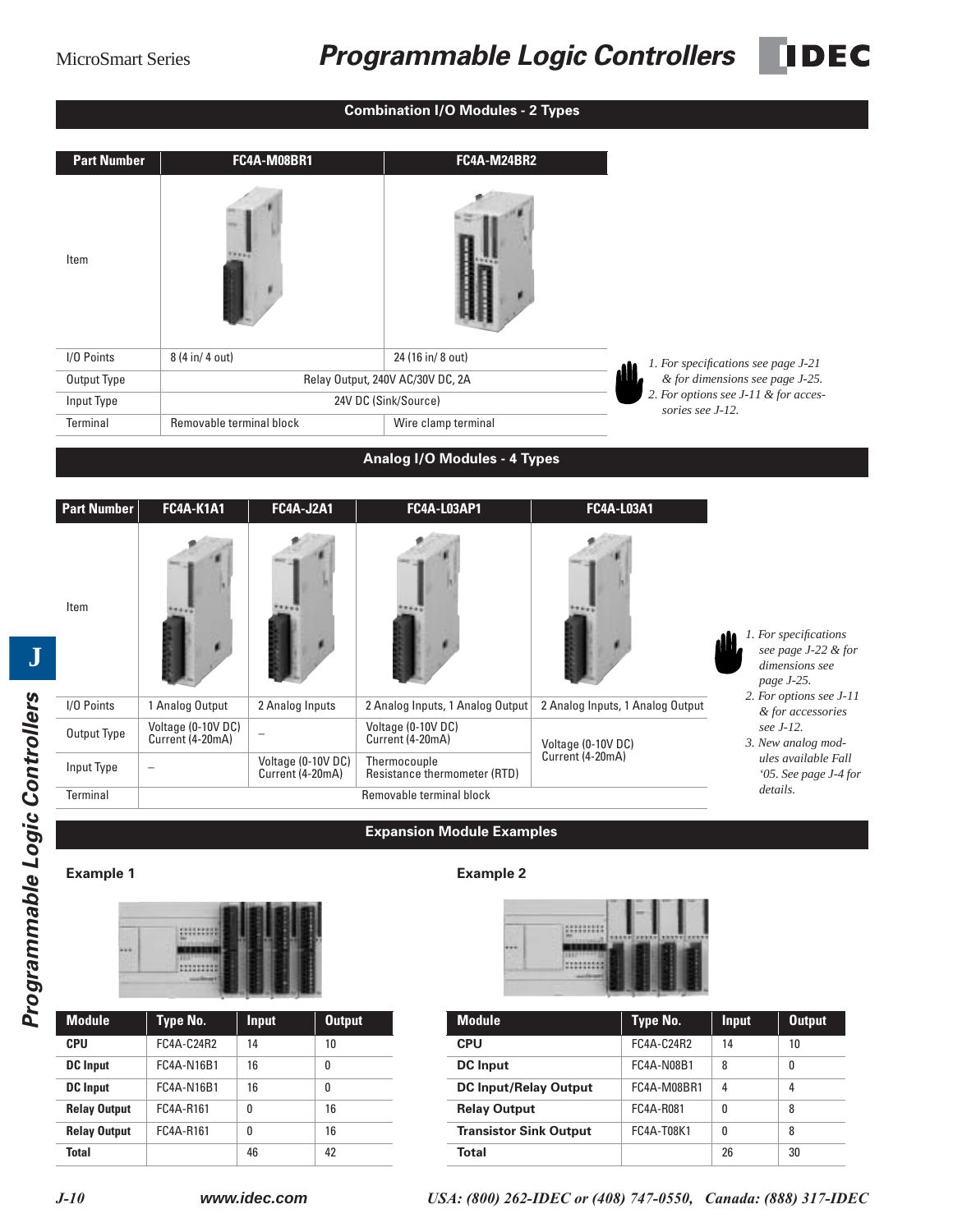# **PIDEC** Programmable Logic Controllers MicroSmart Series

| <b>Optional Modules</b> |                                                      |                                                  |                         |                        |  |  |  |  |
|-------------------------|------------------------------------------------------|--------------------------------------------------|-------------------------|------------------------|--|--|--|--|
| <b>Part Number</b>      | FC4A-HPH1                                            | FC4A-PH1                                         | FC4A-PM32<br>FC4A-PM64  | <b>FC4A-PT1</b>        |  |  |  |  |
| Item                    |                                                      |                                                  |                         |                        |  |  |  |  |
| Type                    | HMI Base Module (does not<br>come with HMI module)   | <b>HMI Module</b>                                | <b>Memory Cartridge</b> | <b>Clock Cartridge</b> |  |  |  |  |
| Description             | For mounting HMI module with<br>slim type CPU module | For displaying and changing<br>required operands | 32KB or 64KB            |                        |  |  |  |  |
|                         | 1. For specifications see page J-24.                 |                                                  |                         |                        |  |  |  |  |

#### **Communication Adapters**

| <b>Part Number</b> | FC4A-PC1      | FC4A-PC2     | FC4A-PC3                      |
|--------------------|---------------|--------------|-------------------------------|
| Item               |               |              |                               |
| Type               | <b>RS232C</b> | <b>RS485</b> | <b>RS485</b>                  |
| <b>Terminal</b>    | Mini DIN      | Mini DIN     | <b>Screw Terminal</b><br>Type |

*1. For specifications see page J-24.*

*2. Used for All-In-One CPU units only, or for FC4A-HPH1 unit shown above.*

|                    | Communication Modules for Slim Type CPUs |                                      |                                                 |                            |  |  |  |  |
|--------------------|------------------------------------------|--------------------------------------|-------------------------------------------------|----------------------------|--|--|--|--|
| <b>Part Number</b> | FC4A-HPC1                                | FC4A-HPC2                            | FC4A-HPC3                                       | FC4A-AS62M*                |  |  |  |  |
| Item               |                                          |                                      |                                                 |                            |  |  |  |  |
| Type               | <b>RS232C</b>                            | <b>RS485</b>                         | <b>RS485</b>                                    | AS-Interface Master Module |  |  |  |  |
| Terminal           | Mini DIN for Slim Type CPU<br>Module     | Mini DIN for Slim Type CPU<br>Module | Screw Terminal Type for<br>Slim Type CPU Module |                            |  |  |  |  |

### **Communication Modules for Slim Type CPUs**



*2. \*FC4A-AS62M is compatible with CPUs: FC4A-D20RK1, FC4A-D20RS1, FC4A-D40K3, and FC4A-D40S3.* 

*3. New web server module available Fall '05. See page J-3 for details.*

*<sup>(</sup>See Communication & Networking Section M for more information.)*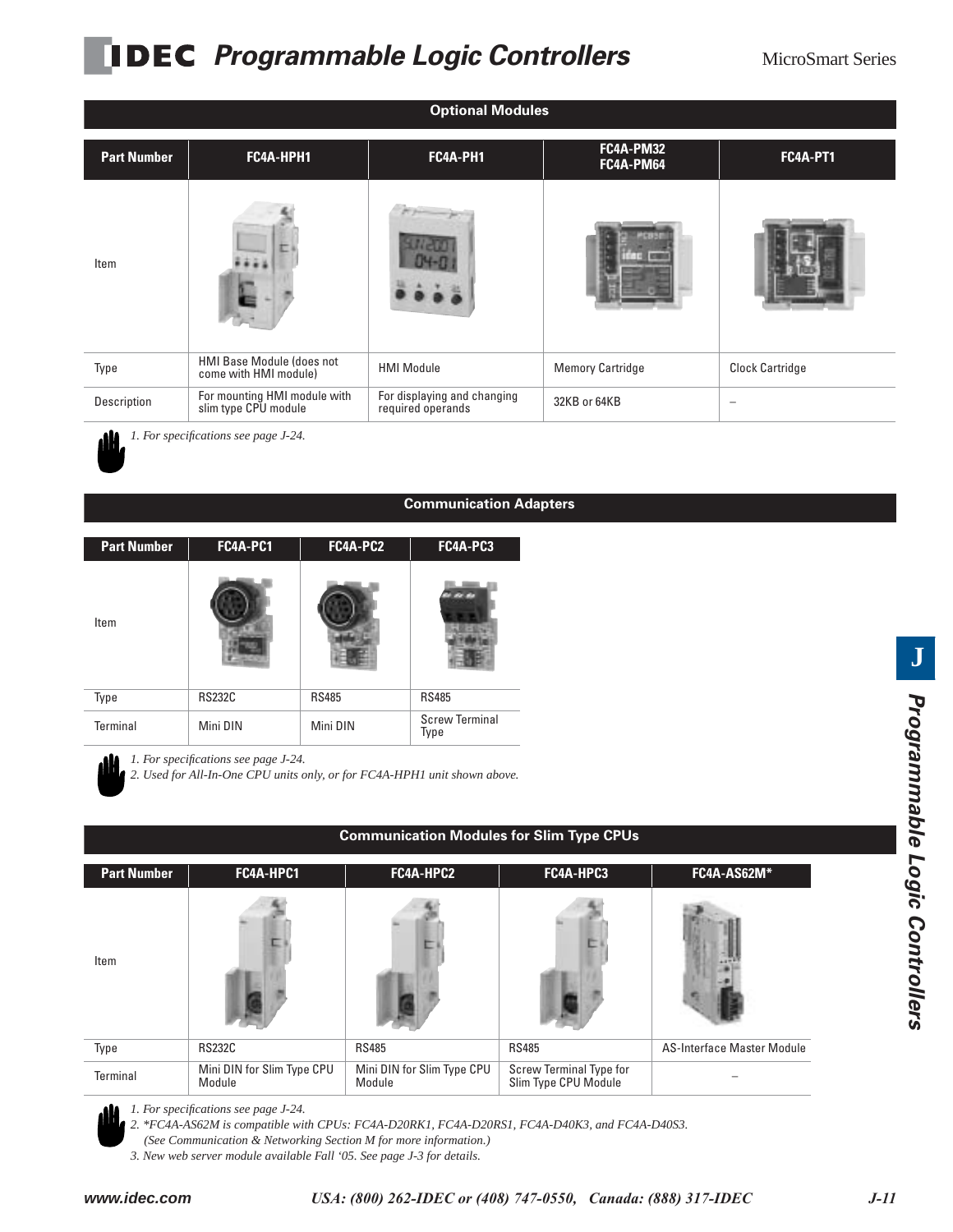## MicroSmart Series **Programmable Logic Controllers IDEC**

|                           |                                                       |            | <b>Accessories</b> |                                                  |                                                  |                                          |                                              |
|---------------------------|-------------------------------------------------------|------------|--------------------|--------------------------------------------------|--------------------------------------------------|------------------------------------------|----------------------------------------------|
| <b>MicroSmart Options</b> |                                                       |            |                    | MIL Connector Cables (Use with Breakout Modules) |                                                  |                                          |                                              |
| <b>Item</b>               | <b>Description</b>                                    | Length     | <b>Part Number</b> | <b>Item</b>                                      |                                                  | Length                                   | <b>Part Number</b>                           |
|                           | Programming cable<br>(Loader/user mode<br>selectable) | 3m/9.84'   | FC4A-KC4CA         | <b>Non-Shielded</b>                              |                                                  | 0.5 <sub>m</sub><br>1 <sub>m</sub>       | FC9Z-H050B20<br>FC9Z-H100B20                 |
|                           | 0/I Interface Cable                                   |            |                    |                                                  |                                                  |                                          |                                              |
|                           | (MicroSmart port 1/2<br>RS232 to HG1B/2A)             |            | FC4A-KC1CA         |                                                  | 16pt & 32pt                                      | 2m<br>3m                                 | FC9Z-H200B20<br>FC9Z-H300B20                 |
|                           | 0/I Interface Cable<br>(MicroSmart port 1/2           | 1.5m/5'    | FC4A-KC2CA         | <b>Shielded</b>                                  | I/O Modules<br>$(20-wire)$                       | 0.5 <sub>m</sub>                         | FC9Z-H050A20                                 |
|                           | RS232 to HG2F/3F/4F)                                  |            |                    |                                                  |                                                  | 1 <sub>m</sub>                           | FC9Z-H100A20                                 |
|                           |                                                       |            |                    |                                                  |                                                  | 2m                                       | FC9Z-H200A20                                 |
|                           | Modem Cable                                           | 3m/9.84'   | FC2A-KM1C          |                                                  |                                                  | 3 <sub>m</sub>                           | FC9Z-H300A20                                 |
|                           |                                                       |            |                    | <b>Shielded</b><br><b>Single Connectors</b>      | 16pt & 32pt<br>I/O Modules<br>$(20-wire)$        | 5 <sub>ft</sub>                          | FC9Z-H100C20A                                |
|                           | User<br><b>Communication Cable</b>                    | 2.4m/7.87' | FC2A-KP1C          | <b>Non-Shielded</b>                              |                                                  | 0.5 <sub>m</sub><br>1 <sub>m</sub><br>2m | FC9Z-H050B26<br>FC9Z-H100B26<br>FC9Z-H200B26 |
|                           |                                                       |            |                    |                                                  |                                                  |                                          |                                              |
|                           | Analog Voltage Input<br>Cables                        |            |                    | <b>Shielded</b>                                  | 20pt & 40pt<br><b>CPU Modules</b><br>$(26-wire)$ | 3m<br>0.5 <sub>m</sub>                   | FC9Z-H300B26<br>FC9Z-H050A26                 |
|                           | (included with slim<br>type CPU only)                 | 1m/3.28'   | FC4A-PMAC2P        |                                                  |                                                  | 1 <sub>m</sub>                           | FC9Z-H100A26                                 |
|                           |                                                       |            |                    |                                                  |                                                  | 2m                                       | FC9Z-H200A26                                 |
|                           |                                                       |            |                    |                                                  |                                                  | 3 <sub>m</sub>                           | FC9Z-H300A26                                 |
|                           | USB/RS232 Converter                                   |            | FC4A-USB           | <b>Shielded</b><br><b>Single Connectors</b>      | 20pt & 40pt<br><b>CPU Modules</b><br>$(26-wire)$ | 5ft                                      | FC9Z-H100C26A                                |

## **Breakout Modules**

| Item | <b>Description</b>                               | <b>Part Number</b> |
|------|--------------------------------------------------|--------------------|
|      | 20 points<br>(for 16 & 32 I/O expansion modules) | BX1D-S20A          |
|      | 26 points<br>(for 20 & 40 I/O CPU modules)       | BX1D-S26A          |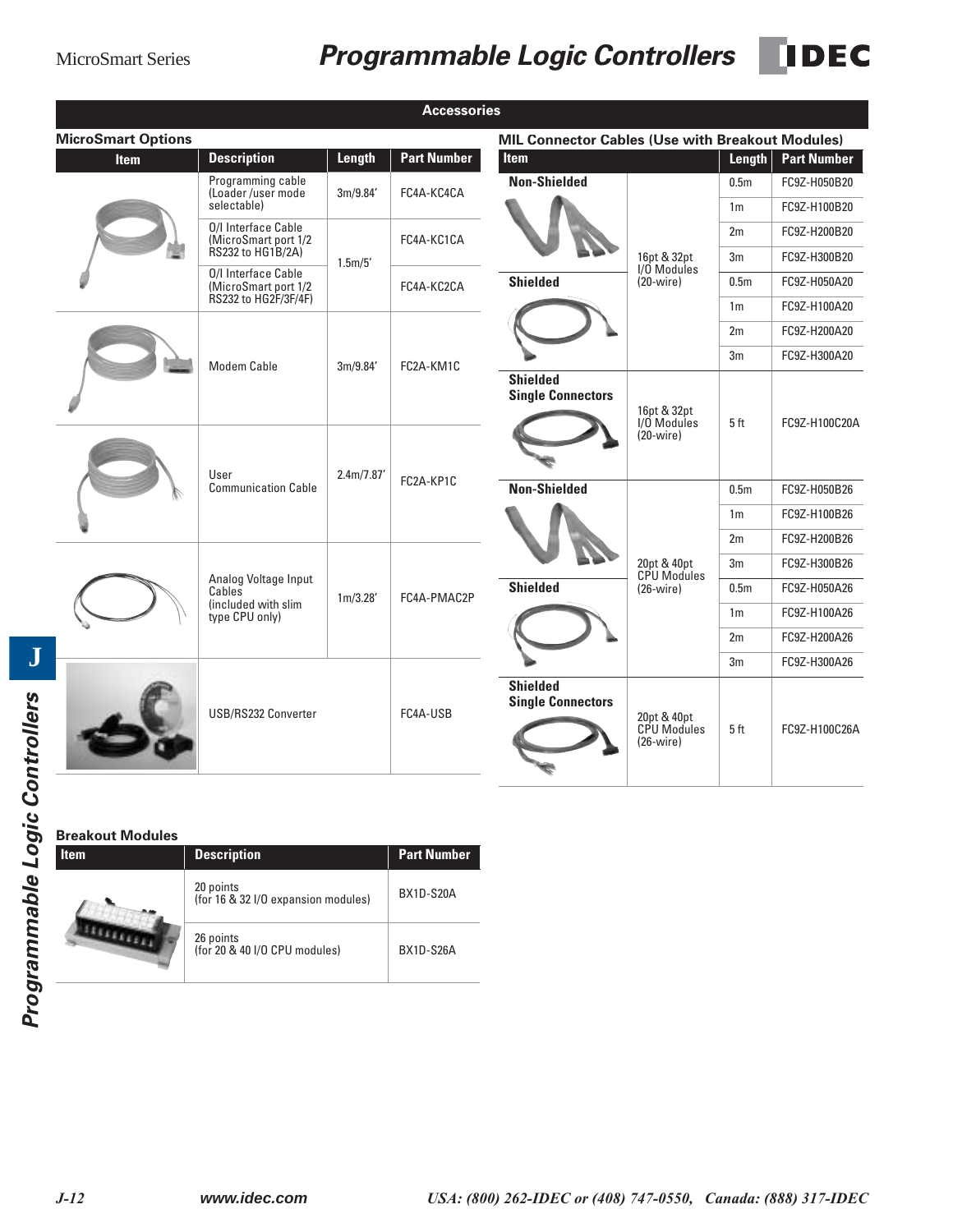## **PIDEC** Programmable Logic Controllers MicroSmart Series

### **Accessories con't**

| <b>Item</b> | <b>Description</b>                                                                                   | Pkg Oty        | <b>Part Number</b> |  |
|-------------|------------------------------------------------------------------------------------------------------|----------------|--------------------|--|
|             | 13-position terminal blocks for slim type CPU modules<br>(TB1 for FC4A-D20RK1/-D20RS1)               | $\overline{2}$ | FC4A-PMT13P        |  |
|             | 16-position terminal blocks for slim type CPU modules<br>(TB2 for FC4A-D20RS1)                       | $\overline{2}$ | FC4A-PMTS16P       |  |
|             | 16-position terminal blocks for slim type CPU modules<br>(TB2 for FC4A-D20RK1)                       | $\overline{2}$ | FC4A-PMTK16P       |  |
|             | 11-position terminal blocks for I/O modules<br>(8 point I/O modules)                                 | 2              | FC4A-PMT11P        |  |
|             | 10-position terminal blocks for I/O module<br>(16 point I/O modules)                                 | 2              | FC4A-PMT10P        |  |
|             | <b>Direct Mounting Strips</b><br>(for direct mounting of slim type CPU or I/O modules on<br>a panel) | 5              | FC4A-PSP1P         |  |
|             | <b>End Clips</b>                                                                                     |                | BNL6               |  |
|             | DIN Rails (1m/3.28' long, 7.5mm height)                                                              |                |                    |  |
|             | DIN Rails (1m/3.28' long, 10.5mm height)                                                             |                | <b>BNDN1000</b>    |  |
|             | White IDEC screwdriver (2.5mm)                                                                       |                | FC9Z-SD2           |  |
|             | Blue IDEC screwdriver (3.5mm)                                                                        |                | FC9Z-SD1           |  |
|             | 20-position connector socket<br>(MIL connector for I/O modules)                                      | $\overline{2}$ | FC4A-PMC20P        |  |
|             | 26-position connector socket<br>(MIL connector for Slim Type CPU)                                    | $\overline{2}$ | FC4A-PMC26P        |  |
|             | 14-point input simulator switch (Use with FC4A-C24R2<br>& FC4A-C24R2C)                               |                | FC4A-DS824-SW14    |  |
|             | 9-point input simulator switch (Use with FC4A-C16R2<br>& FC4A-C16R2C)                                |                | FC4A-DS824-SW9     |  |
|             | 6-point input simulator switch (Use with FC4A-C10R2<br>& FC4A-C10R2C)                                |                | FC4A-DS824-SW6     |  |
|             | <b>MicroSmart Users Manual</b>                                                                       |                | FC9Y-B812-0A       |  |
|             | Windows-based programming software for IDEC PLCs (for more<br>information, see page J-44).           |                | WINDLDR            |  |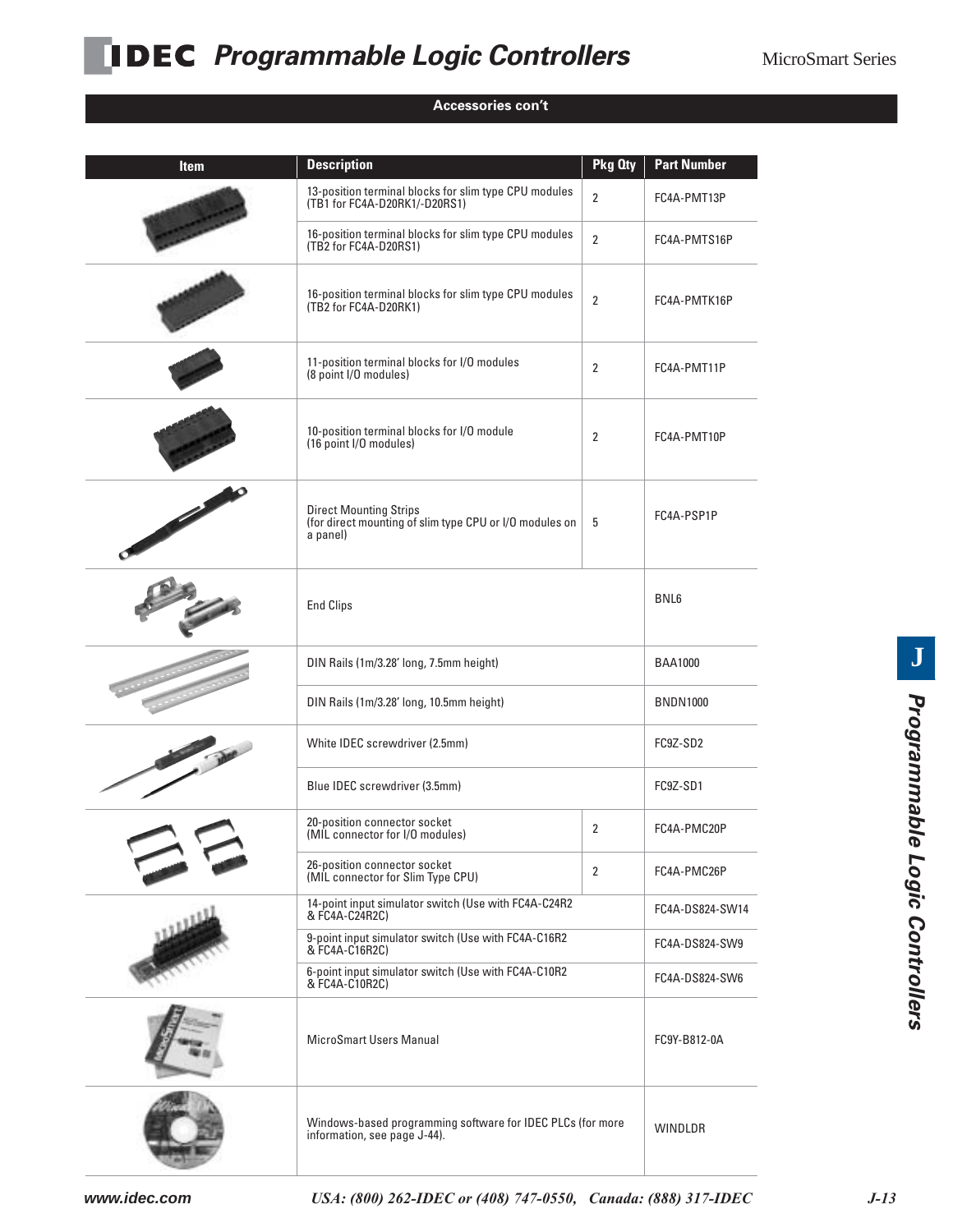|                                | <b>MicroSmart Packages</b>                                                                                                                           |                              |
|--------------------------------|------------------------------------------------------------------------------------------------------------------------------------------------------|------------------------------|
| <b>MicroSmart Starter Kits</b> |                                                                                                                                                      |                              |
| <b>Part Number</b>             | <b>Includes</b>                                                                                                                                      |                              |
| 4.614                          | Screwdriver<br>Input Simulator<br>HMI<br>Switch<br>Display<br>& Base<br>Module<br><b>Breakout</b><br>26-Wire I/O Cable<br>Module<br>15w Power Supply | WindLDR<br>Cables<br>Manuals |
| <b>MM-SMART-10</b>             | FC4A-C10R2, Input Simulator Switch, Screwdriver                                                                                                      | WindLDR, Cables & Manuals    |
| <b>MM-SMART-16</b>             | FC4A-C16R2, Input Simulator Switch, Screwdriver                                                                                                      | WindLDR, Cables & Manuals    |
| <b>MM-SMART-24</b>             | FC4A-C24R2, Input Simulator Switch, Screwdriver                                                                                                      | WindLDR, Cables & Manuals    |
| <b>MM-SMART-20</b>             | FC4A-D20RK1, HMI Display & Base Module, 15w Power Supply, Screwdriver                                                                                | WindLDR, Cables & Manuals    |
| <b>MM-SMART-40</b>             | FC4A-D40K3, HMI Display & Base Module,15w Power Supply, 26-Wire I/O Cable & Brea-<br>kout Module, Screwdriver                                        | WindLDR, Cables & Manuals    |

### **MicroSmart Solution Packages**

|                  | <b>Part Number</b>      | <b>Micro</b><br><b>Smart</b><br><b>CPU</b> | <b>Operator</b><br>Interface   | <b>Power Supply</b> | <b>Accessories</b>                                          |                    |
|------------------|-------------------------|--------------------------------------------|--------------------------------|---------------------|-------------------------------------------------------------|--------------------|
|                  |                         |                                            |                                | 15W<br>50W          | WindLDR<br>Wind0/I-NV2<br>Cables<br>WindMSG<br>Manuals      |                    |
|                  | <b>MM-SMART-10-252</b>  | 101/0                                      | HG1X 2 line                    |                     | WindLDR, WindMSG, Cables & Manuals                          |                    |
| HG1)             | <b>MM-SMART-16-452</b>  | $16$ $I/O$                                 | HG1X 4 line                    |                     | WindLDR, WindMSG, Cables & Manuals                          |                    |
|                  | MM-SMART-10-HG1B        | 101/0                                      | HG1B RS232/485                 | <b>15W</b>          | WindLDR, WindO/I-NV2, Cables & Manuals                      | E-Stop & Nameplate |
|                  | MM-SMART-16-HG1B        | 16  /0                                     | HG1B RS232/485                 | <b>15W</b>          | WindLDR, WindO/I-NV2, Cables & Manuals                      | E-Stop & Nameplate |
|                  | MM-SMART-24-HG1B        | 24 I/O                                     | HG1B RS232/485                 | <b>15W</b>          | WindLDR, WindO/I-NV2, Cables & Manuals                      | E-Stop & Nameplate |
| HG1B             | MM-SMART-20-HG1B        | 201/0                                      | HG1B RS232/485                 | 50W                 | WindLDR, WindO/I-NV2, Cables & Manuals                      | E-Stop & Nameplate |
|                  | MM-SMART-40-HG1B        | 40 1/0                                     | HG1B RS232/485                 | 50W                 | WindLDR, WindO/I-NV2, Cables & Manuals                      | E-Stop & Nameplate |
|                  | MM-SMART-16-HG2F-M      | $16$ $I/O$                                 | <b>HG2F Monochrome</b>         | <b>15W</b>          | WindLDR, WindO/I-NV2, Cables & Manuals   E-Stop & Nameplate |                    |
|                  | MM-SMART-16-HG2F-C      | $16$ $I/O$                                 | <b>HG2F Color</b>              | <b>15W</b>          | WindLDR, WindO/I-NV2, Cables & Manuals                      | E-Stop & Nameplate |
|                  | MM-SMART-24-HG2F-M      | 24 1/0                                     | <b>HG2F Monochrome</b>         | <b>15W</b>          | WindLDR, WindO/I-NV2, Cables & Manuals                      | E-Stop & Nameplate |
|                  | MM-SMART-24-HG2F-C      | 24 1/0                                     | HG2F Color                     | <b>15W</b>          | WindLDR, WindO/I-NV2, Cables & Manuals                      | E-Stop & Nameplate |
|                  | MM-SMART-20-HG2F-M      | 201/0                                      | <b>HG2F Monochrome</b>         | 50W                 | WindLDR, WindO/I-NV2, Cables & Manuals                      | E-Stop & Nameplate |
| HG <sub>2F</sub> | MM-SMART-20-HG2F-C      | 20 1/0                                     | <b>HG2F Color</b>              | 50W                 | WindLDR, WindO/I-NV2, Cables & Manuals                      | E-Stop & Nameplate |
|                  | MM-SMART-40-HG2F-M      | 40 1/0                                     | <b>HG2F Monochrome</b>         | 50W                 | WindLDR, WindO/I-NV2, Cables & Manuals   E-Stop & Nameplate |                    |
|                  | MM-SMART-40-HG2F-C      | 40 I/O                                     | <b>HG2F Color</b>              | 50W                 | WindLDR, WindO/I-NV2, Cables & Manuals                      | E-Stop & Nameplate |
|                  | <b>MM-SMART-24-HG3F</b> | $24$ $1/0$                                 | <b>HG3F 10.4" TFT</b><br>Color | 60W                 | WindLDR, WindO/I-NV2, Cables & Manuals   E-Stop & Nameplate |                    |
| HG3F/4F          | MM-SMART-24-HG4F        | 24 1/0                                     | HG4F 12.1" TFT<br>Color        | 60W                 | WindLDR, WindO/I-NV2, Cables & Manuals   E-Stop & Nameplate |                    |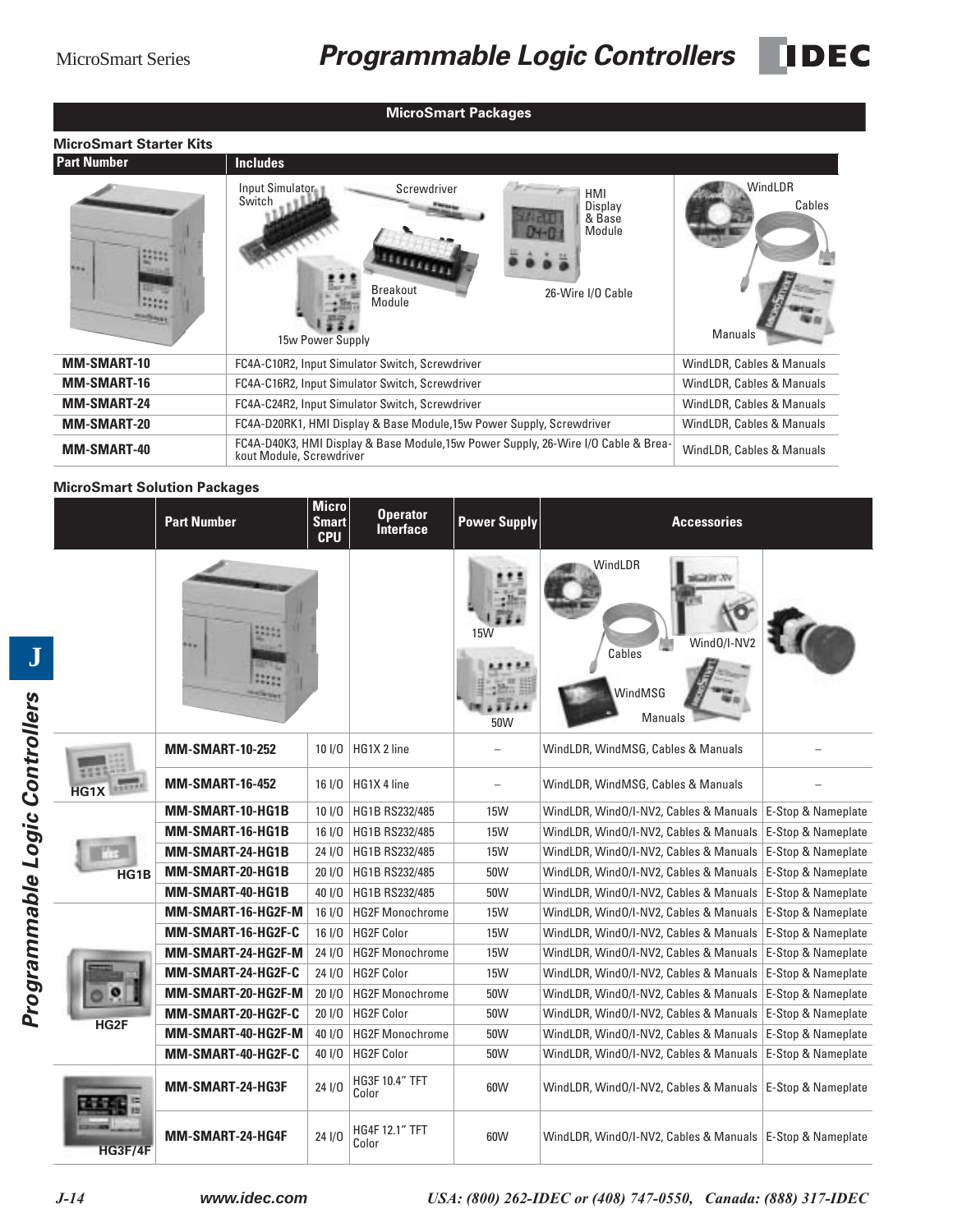| <b>FC4A-C24R2</b><br><b>FC4A-D20K3</b><br><b>FC4A-D20RK1</b><br><b>FC4A-C10R2</b><br><b>FC4A-C16R2</b><br><b>FC4A-C10R2C</b><br><b>FC4A-C16R2C</b><br><b>FC4A-C24R2C</b><br><b>FC4A-D20S3</b><br><b>FC4A-D20RS1</b><br>AC Power Type: 100-240V AC<br><b>Rated Voltage</b><br>24V DC<br>DC Power Type: 24V DC<br>AC Power Type: 85-264V AC<br><b>Allowable Range</b><br>20.4 to 26.4V DC (including ripple)<br>DC Power Type: 16.0 - 31.2V DC<br><b>Rated Frequency</b><br>AC Power Type: 50/60 Hz (47-63 Hz)<br>0.25A (85V AC or<br>0.30A (85V AC or<br>0.45A (85V AC or<br><b>Maximum Input Current</b><br>0.56A (26.4V DC) $#$<br>0.70A (26.4V DC) $#$<br>24V DC) **<br>24V DC)<br>24V DC)<br>31VA/264V AC *<br>30VA/264V AC *<br>40VA/264V AC **<br>AC<br>15W/26.4V DC #<br>19W/26.4V DC #<br><b>Max. Power</b><br>20VA/100V AC<br>22VA/100V AC<br>33VA/100V AC<br><b>Consumption</b><br><b>DC</b><br>3.8W/24V DC<br>4.6W/24V DC<br>8.7W/24V DC<br>Not applicable<br><b>Allowable Momentary</b><br>10 msec at the rated inputs and outputs (IEC61131)<br>10 msec (at 24V DC)<br><b>Power Interruption</b><br>Between power and @terminal: 1500V AC, 1 min<br><b>Dielectric Strength</b><br>Between I/O and leterminal: 1500V AC, 1 min<br>Between power and $\bigoplus$ terminal: 10 M $\Omega$ (min), 500V DC<br><b>Insulation Resistance</b><br>Between I/O and $\bigoplus$ terminal: 10 M $\Omega$ (min), 500V DC<br>Between I/O and $\Leftrightarrow$ terminal: 10 M $\Omega$ (min)<br>AC or DC power terminal: 1.5 kV, 50ns to 1µs<br>DC power terminals: 1.0 kV, 50 nsec to 1µsec<br><b>Noise Resistance</b><br>I/O terminal (coupling clamp): 1.5 kV, 50ns to 1us<br>I/O terminals (coupling clamp): 1.5 kV, 50 nsec to 1usec<br><b>Inrush Current</b><br>50A maximum (24V DC)<br>35A max.<br>35A max.<br>40A max.<br>22 - 18AWG<br><b>Power Supply Wire</b><br><b>Operating Temperature</b><br>0 to $55^{\circ}$ C<br><b>Storage Temperature</b><br>$-25$ to $+70^{\circ}$ C<br><b>Operating Humidity</b><br>30-95% Level RH1 (no condensation)<br>Operation: 0 to 2,000m (0 to 6,595 ft)<br><b>Altitude</b><br>Transport: 0 to 3,000m (0 to 9.840 ft)<br><b>Pollution Degree</b><br>2 (IEC60664)<br><b>Corrosion Immunity</b><br>Free from corrosive gases<br><b>Degree of Protection</b><br><b>IP20</b><br><b>Grounding Wire</b><br>16 AWG<br>22 AWG<br>DIN rail mounted: 10 to 57Hz / amplitude 0.075mm, 57 to 150Hz / acceleration 9.8m/s2 (1G)<br><b>Vibration Resistance</b><br>Direct mounted: 2 to 25Hz / amplitude 1.6mm, 25 to 100Hz / acceleration 39.2m/s2 (4B) in each of 3 axes<br><b>Shock Resistance</b><br>15G, 11ms, 3 shocks in each of 3 axes<br>AC<br>230q<br>250q<br><b>Not Applicable</b><br>305q<br>Weight |  |  |  |  |                                                                   |                                                                                                                             |  |                                        |  |
|-----------------------------------------------------------------------------------------------------------------------------------------------------------------------------------------------------------------------------------------------------------------------------------------------------------------------------------------------------------------------------------------------------------------------------------------------------------------------------------------------------------------------------------------------------------------------------------------------------------------------------------------------------------------------------------------------------------------------------------------------------------------------------------------------------------------------------------------------------------------------------------------------------------------------------------------------------------------------------------------------------------------------------------------------------------------------------------------------------------------------------------------------------------------------------------------------------------------------------------------------------------------------------------------------------------------------------------------------------------------------------------------------------------------------------------------------------------------------------------------------------------------------------------------------------------------------------------------------------------------------------------------------------------------------------------------------------------------------------------------------------------------------------------------------------------------------------------------------------------------------------------------------------------------------------------------------------------------------------------------------------------------------------------------------------------------------------------------------------------------------------------------------------------------------------------------------------------------------------------------------------------------------------------------------------------------------------------------------------------------------------------------------------------------------------------------------------------------------------------------------------------------------------------------------------------------------------------------------------------------------------------------------------------------------------------------------------------------------------------------------|--|--|--|--|-------------------------------------------------------------------|-----------------------------------------------------------------------------------------------------------------------------|--|----------------------------------------|--|
|                                                                                                                                                                                                                                                                                                                                                                                                                                                                                                                                                                                                                                                                                                                                                                                                                                                                                                                                                                                                                                                                                                                                                                                                                                                                                                                                                                                                                                                                                                                                                                                                                                                                                                                                                                                                                                                                                                                                                                                                                                                                                                                                                                                                                                                                                                                                                                                                                                                                                                                                                                                                                                                                                                                                               |  |  |  |  |                                                                   |                                                                                                                             |  | <b>FC4A-D40K3</b><br><b>FC4A-D40S3</b> |  |
|                                                                                                                                                                                                                                                                                                                                                                                                                                                                                                                                                                                                                                                                                                                                                                                                                                                                                                                                                                                                                                                                                                                                                                                                                                                                                                                                                                                                                                                                                                                                                                                                                                                                                                                                                                                                                                                                                                                                                                                                                                                                                                                                                                                                                                                                                                                                                                                                                                                                                                                                                                                                                                                                                                                                               |  |  |  |  |                                                                   |                                                                                                                             |  |                                        |  |
|                                                                                                                                                                                                                                                                                                                                                                                                                                                                                                                                                                                                                                                                                                                                                                                                                                                                                                                                                                                                                                                                                                                                                                                                                                                                                                                                                                                                                                                                                                                                                                                                                                                                                                                                                                                                                                                                                                                                                                                                                                                                                                                                                                                                                                                                                                                                                                                                                                                                                                                                                                                                                                                                                                                                               |  |  |  |  |                                                                   |                                                                                                                             |  |                                        |  |
|                                                                                                                                                                                                                                                                                                                                                                                                                                                                                                                                                                                                                                                                                                                                                                                                                                                                                                                                                                                                                                                                                                                                                                                                                                                                                                                                                                                                                                                                                                                                                                                                                                                                                                                                                                                                                                                                                                                                                                                                                                                                                                                                                                                                                                                                                                                                                                                                                                                                                                                                                                                                                                                                                                                                               |  |  |  |  |                                                                   |                                                                                                                             |  |                                        |  |
|                                                                                                                                                                                                                                                                                                                                                                                                                                                                                                                                                                                                                                                                                                                                                                                                                                                                                                                                                                                                                                                                                                                                                                                                                                                                                                                                                                                                                                                                                                                                                                                                                                                                                                                                                                                                                                                                                                                                                                                                                                                                                                                                                                                                                                                                                                                                                                                                                                                                                                                                                                                                                                                                                                                                               |  |  |  |  |                                                                   |                                                                                                                             |  |                                        |  |
|                                                                                                                                                                                                                                                                                                                                                                                                                                                                                                                                                                                                                                                                                                                                                                                                                                                                                                                                                                                                                                                                                                                                                                                                                                                                                                                                                                                                                                                                                                                                                                                                                                                                                                                                                                                                                                                                                                                                                                                                                                                                                                                                                                                                                                                                                                                                                                                                                                                                                                                                                                                                                                                                                                                                               |  |  |  |  |                                                                   |                                                                                                                             |  |                                        |  |
|                                                                                                                                                                                                                                                                                                                                                                                                                                                                                                                                                                                                                                                                                                                                                                                                                                                                                                                                                                                                                                                                                                                                                                                                                                                                                                                                                                                                                                                                                                                                                                                                                                                                                                                                                                                                                                                                                                                                                                                                                                                                                                                                                                                                                                                                                                                                                                                                                                                                                                                                                                                                                                                                                                                                               |  |  |  |  |                                                                   |                                                                                                                             |  |                                        |  |
|                                                                                                                                                                                                                                                                                                                                                                                                                                                                                                                                                                                                                                                                                                                                                                                                                                                                                                                                                                                                                                                                                                                                                                                                                                                                                                                                                                                                                                                                                                                                                                                                                                                                                                                                                                                                                                                                                                                                                                                                                                                                                                                                                                                                                                                                                                                                                                                                                                                                                                                                                                                                                                                                                                                                               |  |  |  |  |                                                                   |                                                                                                                             |  |                                        |  |
|                                                                                                                                                                                                                                                                                                                                                                                                                                                                                                                                                                                                                                                                                                                                                                                                                                                                                                                                                                                                                                                                                                                                                                                                                                                                                                                                                                                                                                                                                                                                                                                                                                                                                                                                                                                                                                                                                                                                                                                                                                                                                                                                                                                                                                                                                                                                                                                                                                                                                                                                                                                                                                                                                                                                               |  |  |  |  |                                                                   | Between power and $\Leftrightarrow$ terminal: 500V AC, 1 min<br>Between I/O and $\Leftrightarrow$ terminal: 1500V AC, 1 min |  |                                        |  |
|                                                                                                                                                                                                                                                                                                                                                                                                                                                                                                                                                                                                                                                                                                                                                                                                                                                                                                                                                                                                                                                                                                                                                                                                                                                                                                                                                                                                                                                                                                                                                                                                                                                                                                                                                                                                                                                                                                                                                                                                                                                                                                                                                                                                                                                                                                                                                                                                                                                                                                                                                                                                                                                                                                                                               |  |  |  |  | Between power and $\Leftrightarrow$ terminal: 10 M $\Omega$ (min) |                                                                                                                             |  |                                        |  |
|                                                                                                                                                                                                                                                                                                                                                                                                                                                                                                                                                                                                                                                                                                                                                                                                                                                                                                                                                                                                                                                                                                                                                                                                                                                                                                                                                                                                                                                                                                                                                                                                                                                                                                                                                                                                                                                                                                                                                                                                                                                                                                                                                                                                                                                                                                                                                                                                                                                                                                                                                                                                                                                                                                                                               |  |  |  |  |                                                                   |                                                                                                                             |  |                                        |  |
|                                                                                                                                                                                                                                                                                                                                                                                                                                                                                                                                                                                                                                                                                                                                                                                                                                                                                                                                                                                                                                                                                                                                                                                                                                                                                                                                                                                                                                                                                                                                                                                                                                                                                                                                                                                                                                                                                                                                                                                                                                                                                                                                                                                                                                                                                                                                                                                                                                                                                                                                                                                                                                                                                                                                               |  |  |  |  |                                                                   |                                                                                                                             |  |                                        |  |
|                                                                                                                                                                                                                                                                                                                                                                                                                                                                                                                                                                                                                                                                                                                                                                                                                                                                                                                                                                                                                                                                                                                                                                                                                                                                                                                                                                                                                                                                                                                                                                                                                                                                                                                                                                                                                                                                                                                                                                                                                                                                                                                                                                                                                                                                                                                                                                                                                                                                                                                                                                                                                                                                                                                                               |  |  |  |  |                                                                   |                                                                                                                             |  |                                        |  |
|                                                                                                                                                                                                                                                                                                                                                                                                                                                                                                                                                                                                                                                                                                                                                                                                                                                                                                                                                                                                                                                                                                                                                                                                                                                                                                                                                                                                                                                                                                                                                                                                                                                                                                                                                                                                                                                                                                                                                                                                                                                                                                                                                                                                                                                                                                                                                                                                                                                                                                                                                                                                                                                                                                                                               |  |  |  |  |                                                                   |                                                                                                                             |  |                                        |  |
|                                                                                                                                                                                                                                                                                                                                                                                                                                                                                                                                                                                                                                                                                                                                                                                                                                                                                                                                                                                                                                                                                                                                                                                                                                                                                                                                                                                                                                                                                                                                                                                                                                                                                                                                                                                                                                                                                                                                                                                                                                                                                                                                                                                                                                                                                                                                                                                                                                                                                                                                                                                                                                                                                                                                               |  |  |  |  |                                                                   |                                                                                                                             |  |                                        |  |
|                                                                                                                                                                                                                                                                                                                                                                                                                                                                                                                                                                                                                                                                                                                                                                                                                                                                                                                                                                                                                                                                                                                                                                                                                                                                                                                                                                                                                                                                                                                                                                                                                                                                                                                                                                                                                                                                                                                                                                                                                                                                                                                                                                                                                                                                                                                                                                                                                                                                                                                                                                                                                                                                                                                                               |  |  |  |  |                                                                   |                                                                                                                             |  |                                        |  |
|                                                                                                                                                                                                                                                                                                                                                                                                                                                                                                                                                                                                                                                                                                                                                                                                                                                                                                                                                                                                                                                                                                                                                                                                                                                                                                                                                                                                                                                                                                                                                                                                                                                                                                                                                                                                                                                                                                                                                                                                                                                                                                                                                                                                                                                                                                                                                                                                                                                                                                                                                                                                                                                                                                                                               |  |  |  |  |                                                                   |                                                                                                                             |  |                                        |  |
|                                                                                                                                                                                                                                                                                                                                                                                                                                                                                                                                                                                                                                                                                                                                                                                                                                                                                                                                                                                                                                                                                                                                                                                                                                                                                                                                                                                                                                                                                                                                                                                                                                                                                                                                                                                                                                                                                                                                                                                                                                                                                                                                                                                                                                                                                                                                                                                                                                                                                                                                                                                                                                                                                                                                               |  |  |  |  |                                                                   |                                                                                                                             |  |                                        |  |
|                                                                                                                                                                                                                                                                                                                                                                                                                                                                                                                                                                                                                                                                                                                                                                                                                                                                                                                                                                                                                                                                                                                                                                                                                                                                                                                                                                                                                                                                                                                                                                                                                                                                                                                                                                                                                                                                                                                                                                                                                                                                                                                                                                                                                                                                                                                                                                                                                                                                                                                                                                                                                                                                                                                                               |  |  |  |  |                                                                   |                                                                                                                             |  |                                        |  |
|                                                                                                                                                                                                                                                                                                                                                                                                                                                                                                                                                                                                                                                                                                                                                                                                                                                                                                                                                                                                                                                                                                                                                                                                                                                                                                                                                                                                                                                                                                                                                                                                                                                                                                                                                                                                                                                                                                                                                                                                                                                                                                                                                                                                                                                                                                                                                                                                                                                                                                                                                                                                                                                                                                                                               |  |  |  |  |                                                                   |                                                                                                                             |  |                                        |  |
|                                                                                                                                                                                                                                                                                                                                                                                                                                                                                                                                                                                                                                                                                                                                                                                                                                                                                                                                                                                                                                                                                                                                                                                                                                                                                                                                                                                                                                                                                                                                                                                                                                                                                                                                                                                                                                                                                                                                                                                                                                                                                                                                                                                                                                                                                                                                                                                                                                                                                                                                                                                                                                                                                                                                               |  |  |  |  |                                                                   |                                                                                                                             |  |                                        |  |
|                                                                                                                                                                                                                                                                                                                                                                                                                                                                                                                                                                                                                                                                                                                                                                                                                                                                                                                                                                                                                                                                                                                                                                                                                                                                                                                                                                                                                                                                                                                                                                                                                                                                                                                                                                                                                                                                                                                                                                                                                                                                                                                                                                                                                                                                                                                                                                                                                                                                                                                                                                                                                                                                                                                                               |  |  |  |  |                                                                   |                                                                                                                             |  |                                        |  |
|                                                                                                                                                                                                                                                                                                                                                                                                                                                                                                                                                                                                                                                                                                                                                                                                                                                                                                                                                                                                                                                                                                                                                                                                                                                                                                                                                                                                                                                                                                                                                                                                                                                                                                                                                                                                                                                                                                                                                                                                                                                                                                                                                                                                                                                                                                                                                                                                                                                                                                                                                                                                                                                                                                                                               |  |  |  |  |                                                                   |                                                                                                                             |  |                                        |  |
|                                                                                                                                                                                                                                                                                                                                                                                                                                                                                                                                                                                                                                                                                                                                                                                                                                                                                                                                                                                                                                                                                                                                                                                                                                                                                                                                                                                                                                                                                                                                                                                                                                                                                                                                                                                                                                                                                                                                                                                                                                                                                                                                                                                                                                                                                                                                                                                                                                                                                                                                                                                                                                                                                                                                               |  |  |  |  |                                                                   |                                                                                                                             |  |                                        |  |
| DC<br>260g<br>140q<br>185q<br>180q<br>240q<br>310q                                                                                                                                                                                                                                                                                                                                                                                                                                                                                                                                                                                                                                                                                                                                                                                                                                                                                                                                                                                                                                                                                                                                                                                                                                                                                                                                                                                                                                                                                                                                                                                                                                                                                                                                                                                                                                                                                                                                                                                                                                                                                                                                                                                                                                                                                                                                                                                                                                                                                                                                                                                                                                                                                            |  |  |  |  |                                                                   |                                                                                                                             |  |                                        |  |

#### **General Specifications (CPU Module)**



*1. \* CPU module power consumption includes 250 mA sensor power. 2. \*\* CPU module (including 250 mA sensor power) + 4 I/O modules*

*3. # CPU module + 7 I/O modules*

#### **Communication Port 1 Specifications**

| <b>Standards</b>                                                    | EIA RS232C                                                   |
|---------------------------------------------------------------------|--------------------------------------------------------------|
| <b>Maximum Baud Rate</b>                                            | 19200 bps                                                    |
| <b>Maintenance Communication</b>                                    | Possible                                                     |
| <b>User Communication</b>                                           | Possible                                                     |
| <b>Modem Communication</b>                                          | Not possible                                                 |
| <b>Data Link Communication</b>                                      | Not possible                                                 |
| Cable                                                               | Special Cables: FC2A-KC4C, FC2A-KP1C, FC4A-KC1CA, FC4A-KC2CA |
| <b>Isolation between Internal Circuit</b><br>and Communication Port | Not isolated                                                 |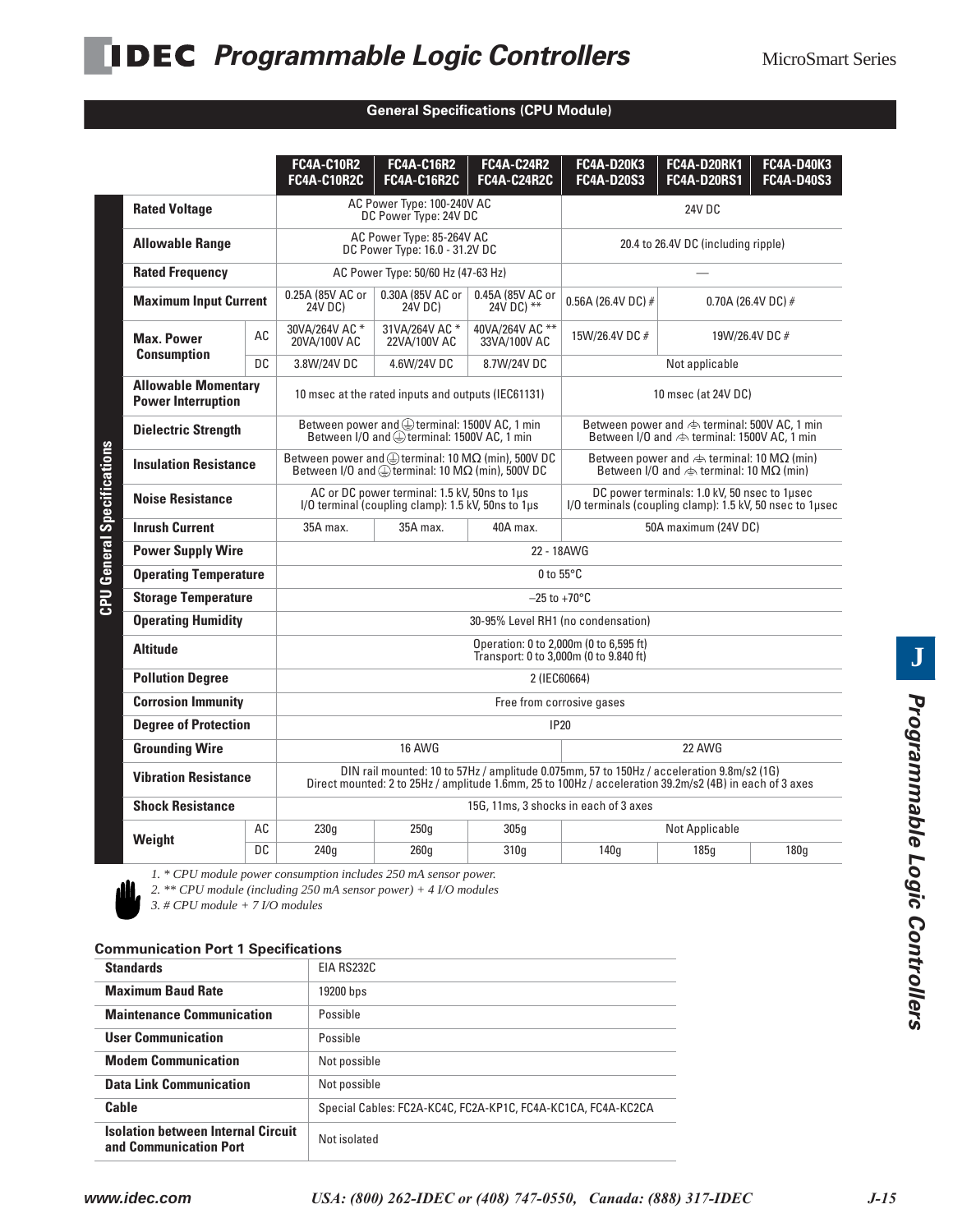## MicroSmart Series *Programmable Logic Controllers*

**IDEC** 

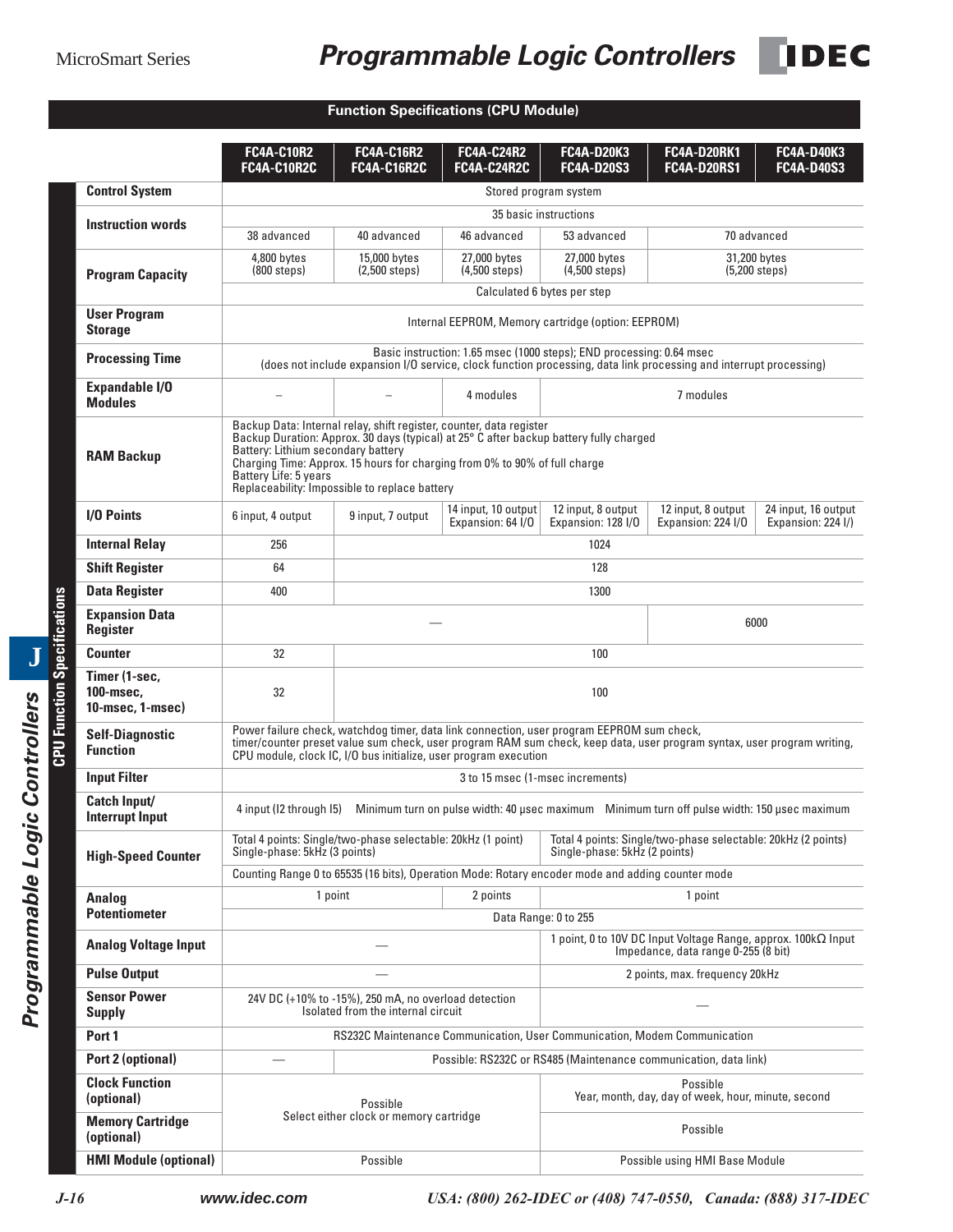#### **DC Input/Relay Output Specifications (CPU Module)**

|                                                                                             | DC Input Specifications for CPU modules |                                                                                                                                                 |                                            |                                                            |                                                                                       |                                          |                                        |  |
|---------------------------------------------------------------------------------------------|-----------------------------------------|-------------------------------------------------------------------------------------------------------------------------------------------------|--------------------------------------------|------------------------------------------------------------|---------------------------------------------------------------------------------------|------------------------------------------|----------------------------------------|--|
|                                                                                             |                                         | <b>FC4A-C10R2</b><br><b>FC4A-C10R2C</b>                                                                                                         | <b>FC4A-C16R2</b><br><b>FC4A-C16R2C</b>    | <b>FC4A-C24R2</b><br><b>FC4A-C24R2C</b>                    | <b>FC4A-D20K3</b><br><b>FC4A-D20S3</b>                                                | <b>FC4A-D20RK1</b><br><b>FC4A-D20RS1</b> | <b>FC4A-D40K3</b><br><b>FC4A-D40S3</b> |  |
| <b>Rated Input Voltage</b>                                                                  |                                         |                                                                                                                                                 | 24V DC sink / source input signal          |                                                            |                                                                                       |                                          |                                        |  |
| <b>Allowable Range</b>                                                                      |                                         | 20.4 to 28.8V DC                                                                                                                                |                                            |                                                            | 20.4 to 26.4V DC                                                                      |                                          |                                        |  |
| <b>Rated Input Current</b>                                                                  |                                         |                                                                                                                                                 | 10, 11: 11mA, 12 to 17, 110 to 115: 7mA    | 10, 11, 16, 17: 5mA/point, 12 to 15, 110 to 127: 7mA/point |                                                                                       |                                          |                                        |  |
| Input Impedance                                                                             |                                         |                                                                                                                                                 | I0, I1: 2.1kΩ, I2 to I7, I10 to I15: 3.4kΩ |                                                            | I0, 11, 16, 17: 5.7kΩ, 12 to 15, 110 to 127: 3.4kΩ                                    |                                          |                                        |  |
| OFF/ON<br><b>OFF/ON Time</b>                                                                |                                         | IO to I5: 35usec + Filter Value<br>16, 17, 110 to 115: 40usec + Filter Value                                                                    |                                            |                                                            | IO to I7: 35usec + Filter Value<br>110 to 127: 40usec + Filter Value                  |                                          |                                        |  |
| ON/OFF                                                                                      |                                         | I0, I1: 45µsec + Filter Value<br>I2 to I7, I10 to I15: 150 µsec + Filter Value                                                                  |                                            |                                                            | 10, 11, 16, 17: 45usec + Filter Value<br>I2 to I5, I10 to I27: 150usec + Filter Value |                                          |                                        |  |
| <b>Input Points</b>                                                                         |                                         | 6 inputs<br>6/1 common                                                                                                                          | 9 inputs<br>9/1 common                     | 14 inputs<br>14/1 common                                   | 12 inputs<br>12/1 common                                                              | 12 inputs<br>12/1 common                 | 24 inputs,<br>12/1 common              |  |
| <b>On Mother Board</b><br><b>Connector</b><br><b>Insertion/Removal</b><br><b>Durability</b> |                                         |                                                                                                                                                 |                                            |                                                            | FL26A2MA<br>(Oki Electric<br>Cable)                                                   | MC1.5/13-G-3.81BK<br>(Phoenix Contact)   | FL26A2MA<br>(Oki Electric<br>Cable)    |  |
|                                                                                             |                                         |                                                                                                                                                 |                                            |                                                            | 100 times minimum                                                                     |                                          |                                        |  |
| <b>Isolation</b>                                                                            |                                         | Between input terminals: Not isolated<br>Internal circuit: Photocoupler isolated                                                                |                                            |                                                            |                                                                                       |                                          |                                        |  |
| <b>Input Type</b><br>Type 1 (IEC61131)                                                      |                                         |                                                                                                                                                 |                                            |                                                            |                                                                                       |                                          |                                        |  |
| <b>External Load for I/O Interconnection</b>                                                |                                         | Not needed                                                                                                                                      |                                            |                                                            |                                                                                       |                                          |                                        |  |
| <b>Signal Determination Method</b>                                                          |                                         | <b>Static</b>                                                                                                                                   |                                            |                                                            |                                                                                       |                                          |                                        |  |
| <b>Effect of Improper Input Connection</b>                                                  |                                         | Both sinking and sourcing input signals can be connected. If any input exceeding the rated value is applied,<br>permanent damage may be caused. |                                            |                                                            |                                                                                       |                                          |                                        |  |
| <b>Cable Length</b>                                                                         |                                         | 3m (9.84 ft)                                                                                                                                    |                                            |                                                            |                                                                                       |                                          |                                        |  |

#### **Relay Output Specifications for CPU modules**

|                                                 |                                                   | <b>FC4A-C10R2</b><br>FC4A-C10R2C                                                                                                                                               | <b>FC4A-C16R2</b><br><b>FC4A-C16R2C</b> | <b>FC4A-C24R2</b><br><b>FC4A-C24R2C</b>             | <b>FC4A-D20RK1</b><br><b>FC4A-D20RS1</b> |  |
|-------------------------------------------------|---------------------------------------------------|--------------------------------------------------------------------------------------------------------------------------------------------------------------------------------|-----------------------------------------|-----------------------------------------------------|------------------------------------------|--|
| <b>Output Points</b>                            |                                                   | 4 points                                                                                                                                                                       | 7 points                                | 10 points                                           | 8 points                                 |  |
|                                                 | <b>COMO</b>                                       | 3 points                                                                                                                                                                       | 4 points                                | 4 points                                            | 2 points<br>(transistor output)          |  |
| <b>Output Points per Common</b>                 | COM <sub>1</sub>                                  | 1 point                                                                                                                                                                        | 2 points                                | 4 points                                            | 3 points                                 |  |
|                                                 | COM <sub>2</sub>                                  |                                                                                                                                                                                | 1 point                                 | 1 point                                             | 2 points                                 |  |
|                                                 | COM <sub>3</sub>                                  |                                                                                                                                                                                |                                         | 1 point                                             | 1 point                                  |  |
| <b>Type of Output</b>                           |                                                   |                                                                                                                                                                                |                                         | 1 <sub>N0</sub>                                     |                                          |  |
| <b>Maximum Load Current</b>                     | Per point                                         |                                                                                                                                                                                |                                         | 2A                                                  |                                          |  |
|                                                 | <b>Per Common</b>                                 | 8A                                                                                                                                                                             |                                         |                                                     |                                          |  |
| <b>Minimum Switching Load</b>                   |                                                   | 0.1mA, 0.1V DC (reference value)                                                                                                                                               |                                         |                                                     |                                          |  |
| <b>Initial Contact Resistance</b>               |                                                   |                                                                                                                                                                                |                                         | $30 \text{m}\Omega$ maximum                         |                                          |  |
| <b>Electrical Life</b>                          |                                                   | 100,000 operations (rated load) @ 1,800 operations/hr                                                                                                                          |                                         |                                                     |                                          |  |
| <b>Mechanical Life</b>                          |                                                   |                                                                                                                                                                                |                                         | 200,000 operations (no load) @ 18,000 operations/hr |                                          |  |
| <b>Rated Load Current (resistive/inductive)</b> |                                                   |                                                                                                                                                                                |                                         | 240V AC/2A, 24V DC/2A (30V DC / 2A)                 |                                          |  |
| <b>Dielectric Strength</b>                      |                                                   | Between output and @terminals: 1500V AC, 1 minute<br>Between output terminals and internal circuit: 1500V AC, 1 minute<br>Between output terminals (COMs): 1500 V AC, 1 minute |                                         |                                                     |                                          |  |
|                                                 | <b>On Mother</b><br><b>Board</b>                  |                                                                                                                                                                                |                                         |                                                     | MC1.5/16-G-3.81BK<br>(Phoenix Contact)   |  |
| <b>Connector</b>                                | Insertion/<br><b>Removal</b><br><b>Durability</b> |                                                                                                                                                                                |                                         | 100 times minimum                                   |                                          |  |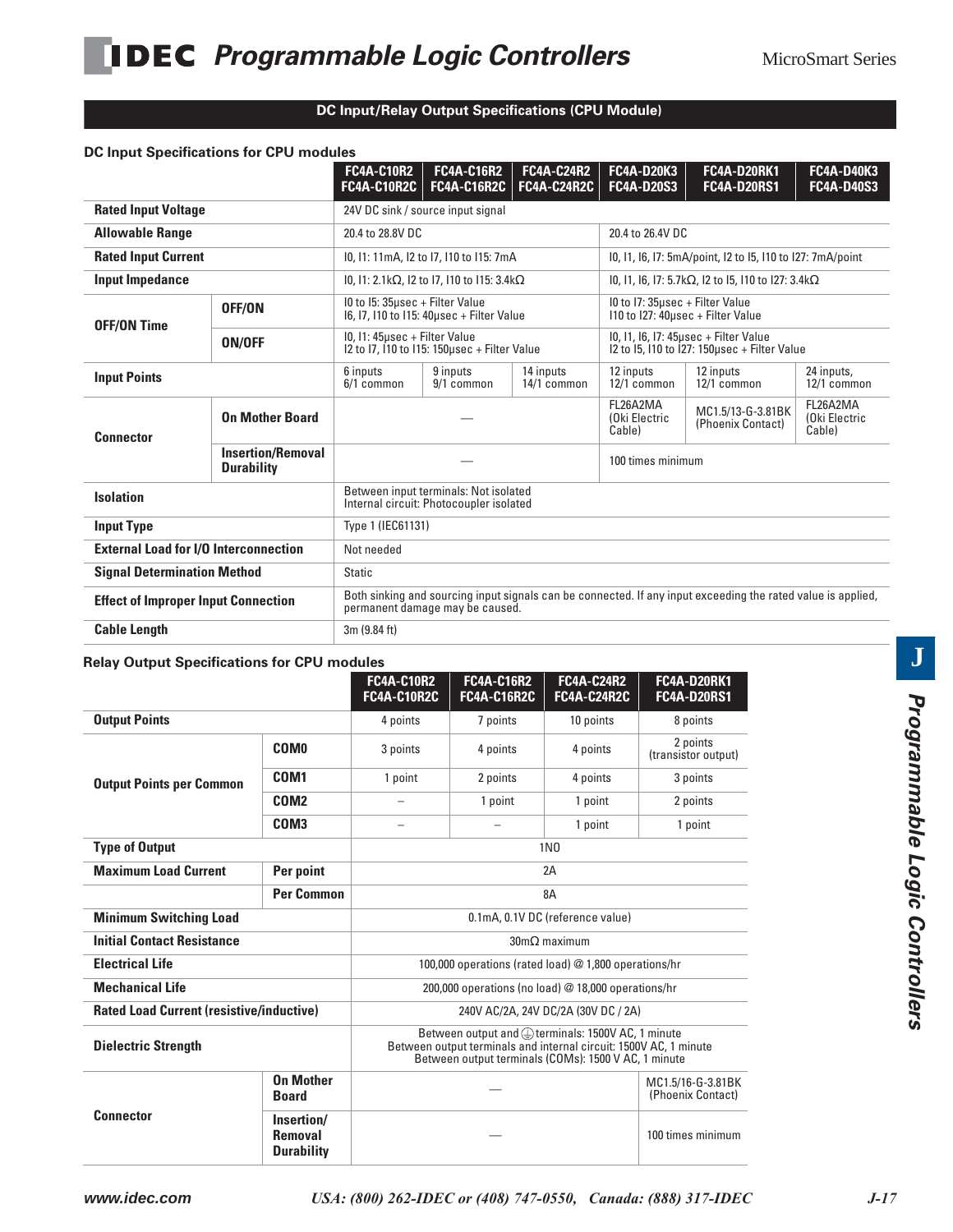## MicroSmart Series **Programmable Logic Controllers** DEC



|                                      |                                               | <b>FC4A-D20K3</b><br><b>FC4A-D20S3</b>                                  | <b>FC4A-D20RK1</b><br><b>FC4A-D20RS1</b>                                                                      | <b>FC4A-D40K3</b><br><b>FC4A-D40S3</b>   |  |  |
|--------------------------------------|-----------------------------------------------|-------------------------------------------------------------------------|---------------------------------------------------------------------------------------------------------------|------------------------------------------|--|--|
| <b>Output Points and Common Line</b> |                                               | 8 points, 8/1 common                                                    | 2 points, 2/1 common                                                                                          | 16 points, 8/1 common                    |  |  |
| <b>Type of Output</b>                |                                               |                                                                         | $FC4A-D20K3/D20RK1/D40K3 = Sink Output$<br>FC4A-D20S3/D20RS1/D40S3 = Source Output                            |                                          |  |  |
| <b>Rated Load Voltage</b>            |                                               |                                                                         | 24V DC                                                                                                        |                                          |  |  |
| <b>Operating Load Voltage Range</b>  |                                               |                                                                         | 20.4 to 28.8V DC                                                                                              |                                          |  |  |
| <b>Rated Load Current</b>            |                                               |                                                                         | 0.3A per output point                                                                                         |                                          |  |  |
| <b>Maximum Load Current</b>          |                                               | 1A per common line                                                      |                                                                                                               |                                          |  |  |
| <b>Voltage Drop (ON Voltage)</b>     |                                               | 1V maximum (voltage between COM and output terminals when output is on) |                                                                                                               |                                          |  |  |
| <b>Inrush Current</b>                |                                               | 1A maximum                                                              |                                                                                                               |                                          |  |  |
| <b>Leakage Current</b>               |                                               | 0.1 mA maximum                                                          |                                                                                                               |                                          |  |  |
| <b>Clamping Voltage</b>              |                                               |                                                                         | $39V+1V$                                                                                                      |                                          |  |  |
| <b>Maximum Lamp Load</b>             |                                               |                                                                         | 8W                                                                                                            |                                          |  |  |
| <b>Inductive Load</b>                |                                               |                                                                         | $L/R = 10$ ms (28.8V DC, 1Hz)                                                                                 |                                          |  |  |
| <b>External Current Draw</b>         |                                               |                                                                         | 100mA maximum, 24V DC (power voltage at the +V or -V terminal)                                                |                                          |  |  |
| <b>Isolation</b>                     |                                               |                                                                         | Between output terminal and internal circuit: Photocoupler isolated<br>Between output terminals: Not isolated |                                          |  |  |
|                                      | <b>On Mother Board</b>                        | FL26A2MA<br>(Oki Electric Cable)                                        | MC1.5/16-G-3.81BK<br>(Phoenix Contact)                                                                        | <b>FI 26A2MA</b><br>(Oki Electric Cable) |  |  |
| <b>Connector</b>                     | <b>Insertion/Removal</b><br><b>Durability</b> | 100 times minimum                                                       |                                                                                                               |                                          |  |  |
| <b>Output Delay</b>                  | <b>Turn ON time</b>                           | 5 µs (00, 01), 300 µs max (02 to 07, 010 to 017)                        |                                                                                                               |                                          |  |  |
|                                      | <b>Turn OFF time</b>                          | 5 µs (00, 01), 300 µs max (02 to 07, 010 to 017)                        |                                                                                                               |                                          |  |  |

## **Transistor Sink and Source Output Specifications (CPU Module)**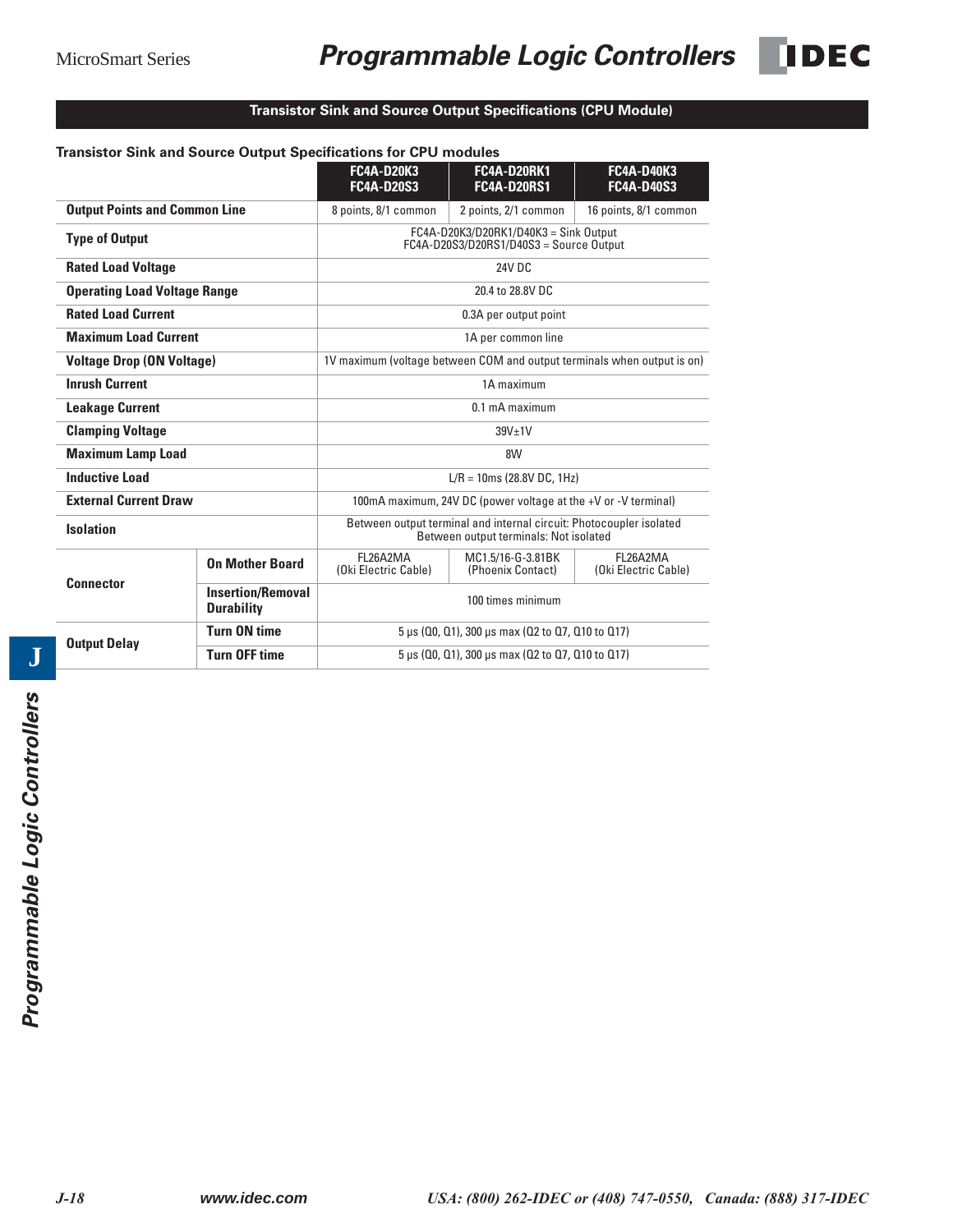## **Input/Relay Output Specifications (Expansion Modules)**

#### **Input Module Specifications**

|                                                 |                                               | <b>DC</b> Input                                                                                                                                 |                                       |                                 | <b>AC Input</b>                                          |                                                                 |  |
|-------------------------------------------------|-----------------------------------------------|-------------------------------------------------------------------------------------------------------------------------------------------------|---------------------------------------|---------------------------------|----------------------------------------------------------|-----------------------------------------------------------------|--|
|                                                 |                                               | <b>FC4A-N08B1</b>                                                                                                                               | <b>FC4A-N16B1</b>                     | <b>FC4A-N16B3</b>               | <b>FC4A-N32B3</b>                                        | <b>FC4A-N08A11</b>                                              |  |
| <b>Input Points</b>                             |                                               | 8 points (8/1 common)                                                                                                                           |                                       | 16 points (16/1 common)         | 32 points (16/1 common)                                  | 8 points (4/1 common)                                           |  |
| <b>Rated Input Voltage</b>                      |                                               |                                                                                                                                                 |                                       | 24V DC sink/source input signal |                                                          | 100 - 120V AC (50-60Hz)                                         |  |
| <b>Input Voltage Range</b>                      |                                               |                                                                                                                                                 |                                       | 20.4 to 28.8V DC                |                                                          | 85 to 132V AC                                                   |  |
| <b>Rated Input Current</b>                      |                                               | 7mA/point (24V DC)                                                                                                                              |                                       |                                 | 5mA/point (24V DC)                                       | 7.5mA/pt (100V AC, 60Hz)                                        |  |
| <b>Input Impedance</b>                          |                                               | 3.4 k $\Omega$                                                                                                                                  |                                       |                                 | 4.4 k $\Omega$                                           | $0.8k\Omega$ (60Hz)                                             |  |
| <b>Input Delay Time</b>                         |                                               |                                                                                                                                                 | ON time: 25 msec<br>OFF time: 30 msec |                                 |                                                          |                                                                 |  |
| <b>Isolation</b>                                | Between input<br>terminals                    |                                                                                                                                                 |                                       | Not isolated                    |                                                          | In the same commons: not isolated<br>In different commons: 500V |  |
|                                                 | Internal circuit                              |                                                                                                                                                 |                                       | Photocoupler isolated           |                                                          | 2500V (photocoupler isolated)                                   |  |
| <b>External Load for I/O</b><br>Interconnection |                                               | Not needed                                                                                                                                      |                                       |                                 |                                                          |                                                                 |  |
|                                                 | <b>Signal Determination Method</b>            | <b>Static</b>                                                                                                                                   |                                       |                                 |                                                          |                                                                 |  |
| tion                                            | <b>Effect of Improper Input Connec-</b>       | Both sinking and sourcing input signals can be connected.<br>If any input exceeding the rated value is applied, permanent damage may be caused. |                                       |                                 |                                                          |                                                                 |  |
| <b>Cable Length</b>                             |                                               |                                                                                                                                                 |                                       |                                 | 3m (9.84 ft) in compliance with electromagnetic immunity |                                                                 |  |
|                                                 | <b>On Mother Board</b>                        | MC1.5/10-G-3.81BK (Phoenix contact)                                                                                                             |                                       |                                 | FL20A2MA (Oki Electric Cable)                            |                                                                 |  |
| <b>Connector</b>                                | <b>Insertion/Removal</b><br><b>Durability</b> | 100 times minimum                                                                                                                               |                                       |                                 |                                                          |                                                                 |  |
| <b>Internal</b><br><b>Current</b>               | <b>All Inputs ON</b>                          | 25 mA (5V DC)<br>0 mA (24V DC)                                                                                                                  | 40 mA (5V DC)<br>0 mA (24V DC)        | 35 mA (5V DC)<br>0 mA (24V DC)  | 65 mA (5V DC)<br>0 mA (24V DC)                           | 60mA (5V DC)<br>0mA (24V DC)                                    |  |
| <b>Draw</b>                                     | <b>All Inputs OFF</b>                         | 5 mA (5V DC)<br>0 mA (24V DC)                                                                                                                   | 5 mA (5V DC)<br>0 mA (24V DC)         | 5 mA (5V DC)<br>0 mA (24V DC)   | 10 mA (5V DC)<br>0 mA (24V DC)                           | 30mA (5V DC)<br>0mA (24V DC)                                    |  |
| Weight                                          |                                               | 85q                                                                                                                                             | 100q                                  | 65q                             | 100q                                                     |                                                                 |  |

#### **Relay Output Module Specifications**

|                                                                   |                        | <b>FC4A-R081</b>                                                                                                                                                               | <b>FC4A-R161</b>                                                 |  |
|-------------------------------------------------------------------|------------------------|--------------------------------------------------------------------------------------------------------------------------------------------------------------------------------|------------------------------------------------------------------|--|
| <b>Output Points and Common Lines</b>                             |                        | 8 points (4/1 common)                                                                                                                                                          | 16 points (8/1 common)                                           |  |
| <b>Output Type</b>                                                |                        |                                                                                                                                                                                | 1N <sub>0</sub>                                                  |  |
| per point<br><b>Maximum Load Current</b>                          |                        |                                                                                                                                                                                | 2Α                                                               |  |
|                                                                   | per common             | 7A                                                                                                                                                                             | 8А                                                               |  |
| <b>Minimum Switching Load</b>                                     |                        |                                                                                                                                                                                | 0.1 mA/0.1V DC (reference value)                                 |  |
| <b>Initial Contact Resistance</b>                                 |                        | $30 \text{ m}\Omega$ maximum                                                                                                                                                   |                                                                  |  |
| <b>Electrical Life</b>                                            |                        |                                                                                                                                                                                | 100,000 operations minimum<br>(rated load 1,800 operations/hour) |  |
| <b>Mechanical Life</b>                                            |                        | 20,000,000 operations minimum<br>(no load 18.000 operations/hour)                                                                                                              |                                                                  |  |
| <b>Rated Load (resistive/inductive)</b>                           |                        | 240V AC/2A, 30V DC/2A                                                                                                                                                          |                                                                  |  |
| <b>Dielectric Strength</b>                                        |                        | Between output and @terminals: 1500V AC, 1 minute<br>Between output terminals and internal circuit: 1500V AC, 1 minute<br>Between output terminals (COMs): 1500 V AC, 1 minute |                                                                  |  |
|                                                                   | <b>On Mother Board</b> | MC1.5/11-G-3.81BK<br>(Phoenix contact)                                                                                                                                         | MC1.5/10-G-3.81BK<br>(Phoenix contact)                           |  |
| <b>Connector</b><br><b>Insertion/Removal</b><br><b>Durability</b> |                        | 100 times minimum                                                                                                                                                              |                                                                  |  |
| <b>Internal Current Draw</b>                                      | <b>All Inputs ON</b>   | 30 mA (5V DC)<br>40 mA (24V DC)                                                                                                                                                | 45 mA (5V DC)<br>75 mA (24V DC)                                  |  |
|                                                                   | <b>All Inputs OFF</b>  | 5 mA (5V DC)<br>0 mA (24V DC)                                                                                                                                                  | 5 mA (5V DC)<br>0 mA (24V DC)                                    |  |
| Weight                                                            |                        | 110 <sub>g</sub>                                                                                                                                                               | 145q                                                             |  |

**www.idec.com** *USA: (800) 262-IDEC or (408) 747-0550, Canada: (888) 317-IDEC J-19*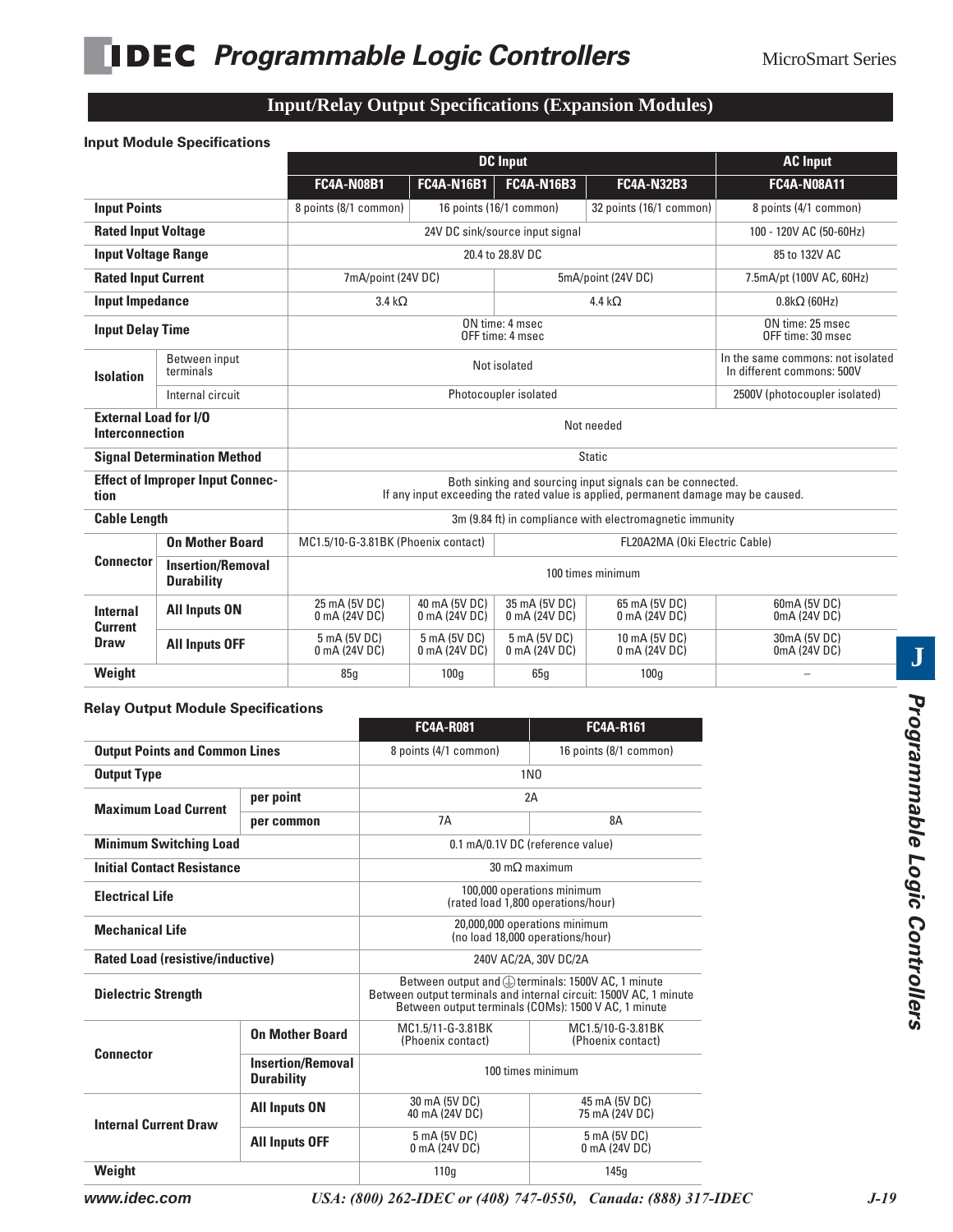#### **Transistor Output Specifications (Expansion Modules)**

#### **Transistor Output Module Specifications**

|                                            |                                               | <b>FC4A-T08K1</b><br><b>FC4A-T08S1</b>                                                                                          | <b>FC4A-T16K3</b><br><b>FC4A-T16S3</b>                                   | <b>FC4A-T32K3</b><br><b>FC4A-T32S3</b> |  |
|--------------------------------------------|-----------------------------------------------|---------------------------------------------------------------------------------------------------------------------------------|--------------------------------------------------------------------------|----------------------------------------|--|
| <b>Output Points</b>                       |                                               | 8 points (8/1 common)                                                                                                           | 16 points (16/1 common)                                                  | 32 points (16/1 common)                |  |
| <b>Output Type</b>                         |                                               |                                                                                                                                 | FC4A-TOKO: Transistor sink output<br>FC4A-T□S□: Transistor source output |                                        |  |
| <b>Rated Load Voltage</b>                  |                                               |                                                                                                                                 | <b>24V DC</b>                                                            |                                        |  |
| <b>Operating Load Voltage Range</b>        |                                               |                                                                                                                                 | 20.4 to 28.8V DC                                                         |                                        |  |
| <b>Rated Load Current</b>                  |                                               | 0.3A per output point<br>(at 28.8V DC)                                                                                          |                                                                          | 0.1A per output point (at 28.8V DC)    |  |
| per point<br><b>Maximum Load Current</b>   |                                               | 0.36A (at28.8V DC)                                                                                                              |                                                                          | 0.12A (at 28.8V DC)                    |  |
|                                            | per common                                    | 3A (at 28.8V DC)                                                                                                                |                                                                          | 1A (at 28.8V DC)                       |  |
| <b>Voltage Drop (ON Voltage)</b>           |                                               |                                                                                                                                 | 1V maximum (between COM and output terminals when output is on)          |                                        |  |
| <b>Inrush Current</b>                      |                                               |                                                                                                                                 | 1A maximum                                                               |                                        |  |
| <b>Leakage Current</b>                     |                                               | 0.1A maximum                                                                                                                    |                                                                          |                                        |  |
| <b>Clamping Voltage</b>                    |                                               | $39V + 1V$                                                                                                                      |                                                                          |                                        |  |
| <b>Maximum Clamping Load</b>               |                                               | 8W                                                                                                                              |                                                                          |                                        |  |
| <b>Inductive Load</b>                      |                                               | $L/R = 10$ msec (DC 28.8V, 1Hz)                                                                                                 |                                                                          |                                        |  |
| <b>External Current Draw</b>               |                                               | $FC4A-TIK \Box$ : 100mA maximum, 24V DC (power voltage at the +V)<br>FC4A-TOSO: 100mA maximum, 24V DC (power voltage at the -V) |                                                                          |                                        |  |
| <b>Isolation</b>                           |                                               | Between output terminal and internal circuit: Photocoupler isolated<br>Between output terminals: Not isolated                   |                                                                          |                                        |  |
| <b>Connector</b>                           | <b>Type (on Mother</b><br><b>Board</b> )      | MC1.5/10-G-3.81BK<br>(Phoenix contact)                                                                                          | FL20A2MA (Oki Electric Cable)                                            |                                        |  |
|                                            | <b>Insertion/Removal</b><br><b>Durability</b> | 100 times minimum                                                                                                               |                                                                          |                                        |  |
| <b>Internal Current Draw</b>               | <b>All Inputs ON</b>                          | 10mA (5V DC)<br>20mA (24V DC)                                                                                                   | 10mA (5V DC)<br>40mA (24V DC)                                            | 20mA (5V DC)<br>70mA (24V DC)          |  |
|                                            | <b>All Inputs OFF</b>                         | 5mA (5V DC)<br>0mA (24V DC)                                                                                                     | 5mA (5V DC)<br>0mA (24V DC)                                              | 10mA (5V DC)<br>0mA (24V DC)           |  |
| <b>Turn ON time</b><br><b>Output Delay</b> |                                               |                                                                                                                                 | 300µsec maximum                                                          |                                        |  |
|                                            | <b>Turn OFF time</b>                          |                                                                                                                                 | 300usec maximum                                                          |                                        |  |
| Weight                                     |                                               | 85q                                                                                                                             | 70q                                                                      | 105q                                   |  |
|                                            |                                               |                                                                                                                                 |                                                                          |                                        |  |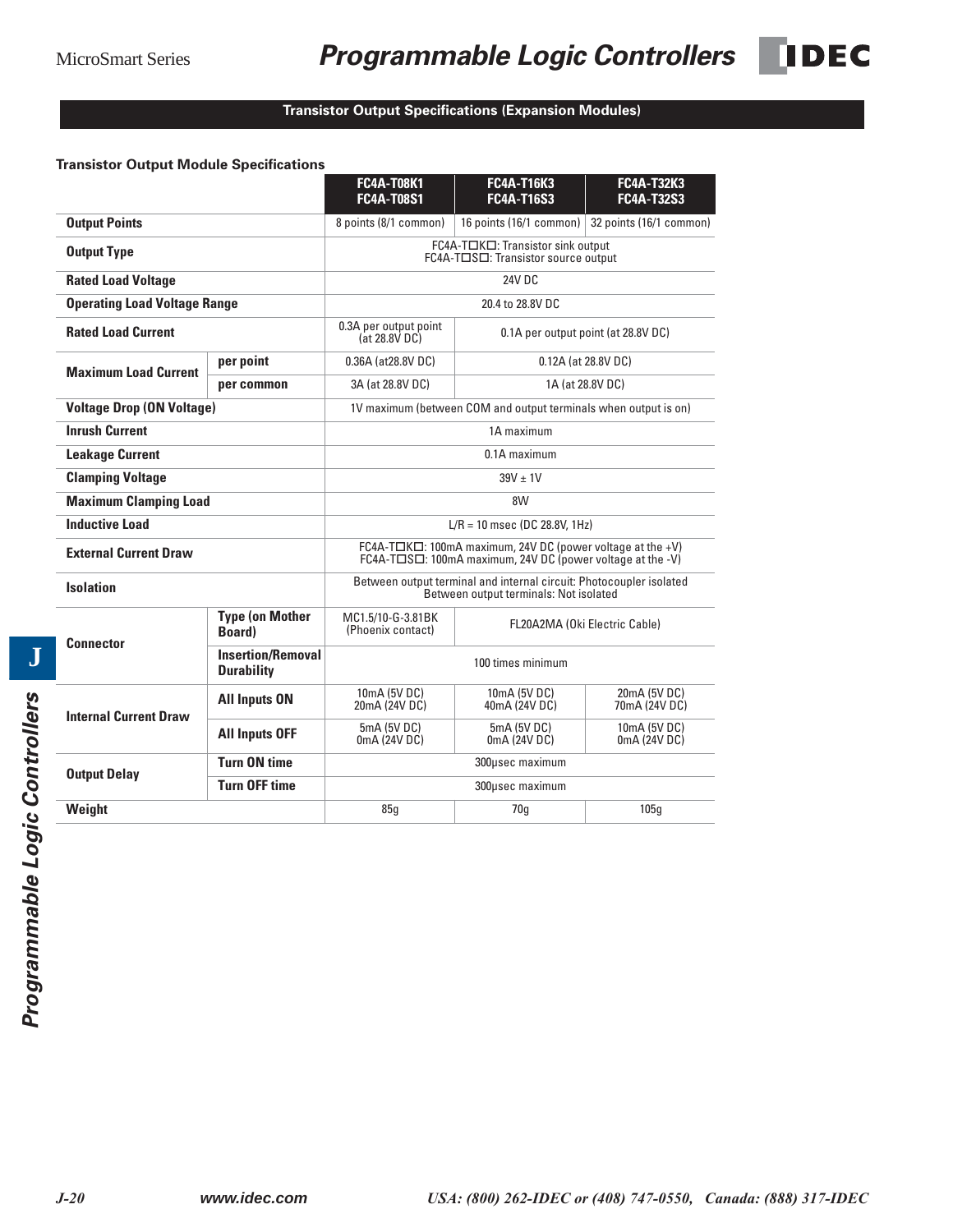#### **Combination I/O Specifications (Expansion Modules)**

#### **Combination I/O Module Specifications**

DC Input Spoolfi

|                                                    | FC4A-M08BR1                                                                                                                                     | <b>FC4A-M24BR2</b>      |  |  |
|----------------------------------------------------|-------------------------------------------------------------------------------------------------------------------------------------------------|-------------------------|--|--|
| <b>Input Points</b>                                | 4 points (4/1 common)                                                                                                                           | 16 points (16/1 common) |  |  |
| <b>Rated Input Voltage</b>                         | 24V DC sink/source input signal                                                                                                                 |                         |  |  |
| <b>Input Voltage Range</b>                         | 20.4 to 28.8V DC                                                                                                                                |                         |  |  |
| <b>Range Input Current</b>                         | 7 mA/point (24V DC)                                                                                                                             |                         |  |  |
| Input Impedance                                    | $3.4 k\Omega$                                                                                                                                   |                         |  |  |
| <b>Turn ON Time</b>                                | 4 msec (24V DC)                                                                                                                                 |                         |  |  |
| <b>Turn OFF Time</b>                               | 4 msec (24V DC)                                                                                                                                 |                         |  |  |
| <b>DC Input Specifications</b><br><b>Isolation</b> | Between input terminals: Not isolated<br>Internal circuit: Photocoupler isolated                                                                |                         |  |  |
| <b>External Load for I/O Interconnection</b>       | Not needed                                                                                                                                      |                         |  |  |
| <b>Signal Determination Method</b>                 | <b>Static</b>                                                                                                                                   |                         |  |  |
| <b>Effect of Improper Input Connection</b>         | Both sinking and sourcing input signals can be connected. If any input<br>exceeding the rated value is applied, permanent damage may be caused. |                         |  |  |
| <b>Cable Length</b>                                | 3m (9.84 ft) in compliance with electromagnetic immunity                                                                                        |                         |  |  |
|                                                    |                                                                                                                                                 |                         |  |  |
| <b>Output Points</b>                               | 4 points (4/1 common)                                                                                                                           | 8 points (8/2 common)   |  |  |
|                                                    |                                                                                                                                                 |                         |  |  |

| <b>Output Points</b>                     |            | 4 points (4/1 common)<br>8 points (8/2 common)                                                                                                                                                                       |                                  |  |  |
|------------------------------------------|------------|----------------------------------------------------------------------------------------------------------------------------------------------------------------------------------------------------------------------|----------------------------------|--|--|
| <b>Output Type</b>                       |            | 1 <sub>N0</sub>                                                                                                                                                                                                      |                                  |  |  |
| per point<br><b>Maximum Load Current</b> |            | 2A                                                                                                                                                                                                                   |                                  |  |  |
|                                          | per common | 7A                                                                                                                                                                                                                   |                                  |  |  |
| <b>Minimum Switching Load</b>            |            |                                                                                                                                                                                                                      | 0.1 mA/0.1V DC (reference value) |  |  |
| <b>Initial Contact Resistance</b>        |            | $30 \text{ m}\Omega$ maximum                                                                                                                                                                                         |                                  |  |  |
| <b>Electrical Life</b>                   |            | 100,000 operations minimum (rated load 1,800 operations/hour)                                                                                                                                                        |                                  |  |  |
| <b>Mechanical Life</b>                   |            | 20,000,000 operations minimum (no load 18,000 operations/hour)                                                                                                                                                       |                                  |  |  |
| <b>Rated Load (resistive/inductive)</b>  |            | 240V AC/2A, 30V DC/2A                                                                                                                                                                                                |                                  |  |  |
| <b>Dielectric Strength</b>               |            | Between output and $\textcircled{1}$ or $\textcircled{1}$ terminals: 1,500V AC, 1 minute<br>Between output terminal and internal circuit: 1,500V AC, 1 minute<br>Between output terminal (COMs): 1,500V AC, 1 minute |                                  |  |  |
|                                          |            |                                                                                                                                                                                                                      |                                  |  |  |

| <b>Connector</b>             | on Mother Board                               | MC1.5/11-G-3.81BK<br>(Phoenix contact) | Input: F6018-17P (Fujicon)<br>Output: F6018-11P (Fujicon) |
|------------------------------|-----------------------------------------------|----------------------------------------|-----------------------------------------------------------|
|                              | <b>Insertion/Removal</b><br><b>Durability</b> | 100 times minimum                      |                                                           |
| <b>Internal Current Draw</b> | <b>All Inputs ON</b>                          | 25 mA (5V DC)<br>20 mA (24V DC)        | 65 mA (5V DC)<br>45 mA (24V DC)                           |
|                              | <b>All Inputs OFF</b>                         | 5 mA (5V DC)<br>0 mA (24V DC)          | 10 mA (5V DC)<br>0 mA (24V DC)                            |
| Weight                       |                                               | 95q                                    | 140 <sub>g</sub>                                          |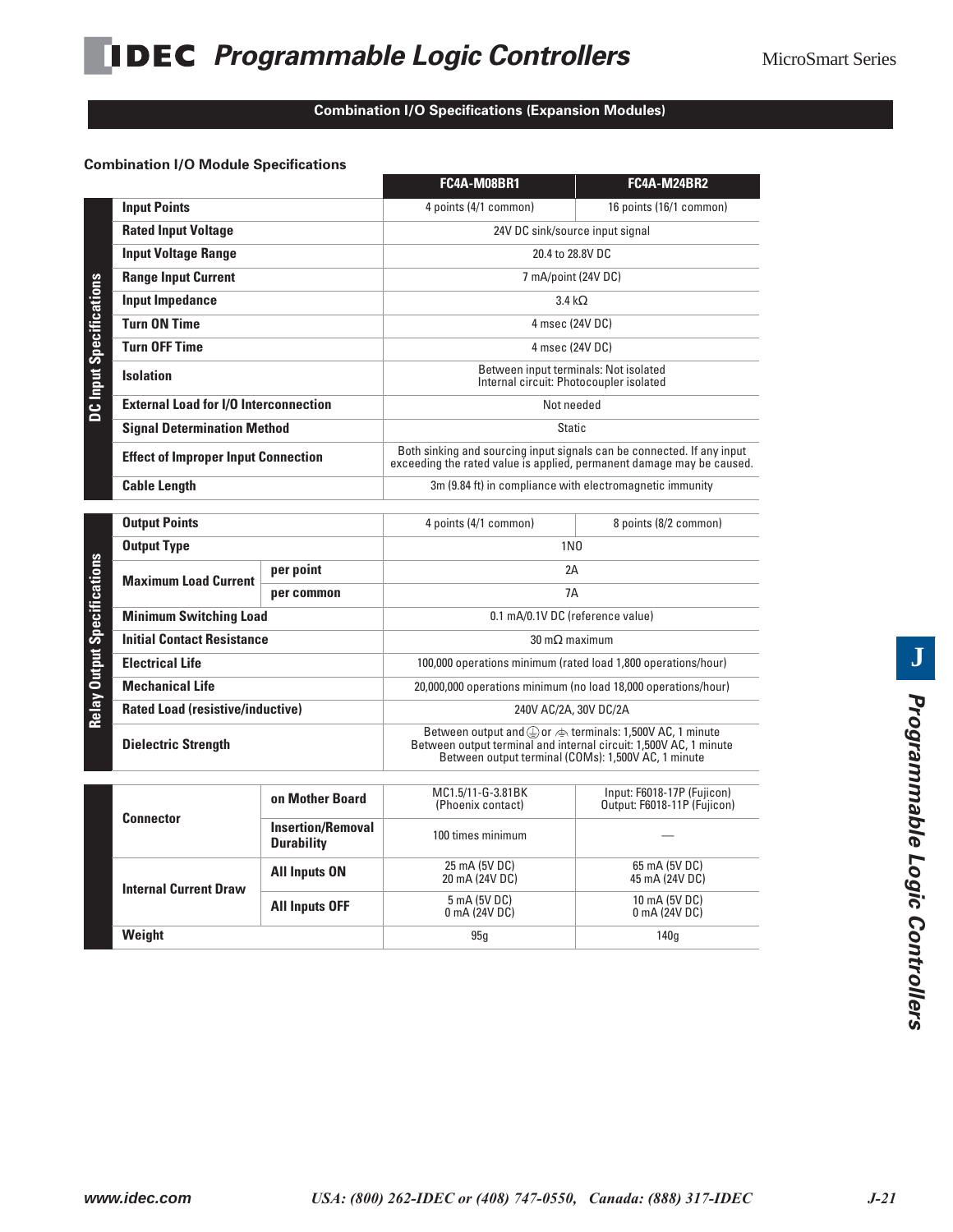## MicroSmart Series **Programmable Logic Controllers** DEC



### **Analog I/O Specifications (Expansion Modules)**

#### **Analog I/O Module Specifications**

|                                   |                                               | <b>FC4A-L03A1</b>                                              | <b>FC4A-L03AP1</b>                                             | <b>FC4A-J2A1</b>                                             | <b>FC4A-K1A1</b>                                                  |  |
|-----------------------------------|-----------------------------------------------|----------------------------------------------------------------|----------------------------------------------------------------|--------------------------------------------------------------|-------------------------------------------------------------------|--|
| <b>Input Points</b>               |                                               |                                                                |                                                                | 2                                                            |                                                                   |  |
| <b>Input Signal Type</b>          |                                               | Voltage Input (0 to 10V DC)<br>Current Input (4 to 20 mA DC)   | Thermocouple<br><b>Resistance Thermometer</b>                  | Voltage Input (0 to 10V DC)<br>Current Input (4 to 20 mA DC) |                                                                   |  |
| <b>Output Points</b>              |                                               |                                                                |                                                                |                                                              |                                                                   |  |
| <b>Output Signal Type</b>         |                                               | Voltage Output (0 to 10V DC)<br>Current Output (4 to 20 mA DC) | Voltage Output (0 to 10V DC)<br>Current Output (4 to 20 mA DC) |                                                              | Voltage Output (0 to 10V DC)<br>Current Output (4 to 20 mA<br>DC) |  |
| <b>Rated Power Voltage</b>        |                                               | 24V DC                                                         |                                                                |                                                              |                                                                   |  |
|                                   | <b>Allowable Voltage Range</b>                | 20.4 to 28.8V DC                                               |                                                                |                                                              |                                                                   |  |
|                                   | <b>On Mother Board</b>                        | MC1.5/11-G-3.81BK (Phoenix contact)                            |                                                                |                                                              |                                                                   |  |
| <b>Connector</b>                  | <b>Insertion/Removal</b><br><b>Durability</b> | 100 times minimum                                              |                                                                |                                                              |                                                                   |  |
| <b>Internal</b><br><b>Current</b> | <b>Internal Power</b>                         | 50 mA (5V DC)<br>0 mA (24V DC)                                 | 50 mA (5V DC)<br>0 mA (24V DC)                                 | 50 mA (5V DC)<br>$0$ mA (24V DC)                             | 50 mA (5V DC)<br>0 mA (24V DC)                                    |  |
| <b>Draw</b>                       | <b>External Power</b>                         | 40 mA (24V DC)                                                 | 40 mA (24V DC)                                                 | 40 mA (24V DC)                                               | 40 mA (24V DC)                                                    |  |
| Weight                            |                                               | 85g                                                            |                                                                |                                                              |                                                                   |  |

#### **Analog Output Specifications**

|                       |                                                                  |                                                  | FC4A-L03A1, FC4A-L03AP1, FC4A-K1A1                                                             |  |
|-----------------------|------------------------------------------------------------------|--------------------------------------------------|------------------------------------------------------------------------------------------------|--|
|                       | <b>Output Signal Type</b>                                        | <b>Voltage Output</b>                            | <b>Current Output</b>                                                                          |  |
| <b>Output Range</b>   |                                                                  | 0 to 10V DC                                      | 4 to 20 mA DC                                                                                  |  |
| <b>Load Impedance</b> |                                                                  | 2 k $\Omega$ minimum                             | $300\Omega$ maximum                                                                            |  |
|                       | <b>Applicable Load Type</b>                                      |                                                  | Resistive load                                                                                 |  |
| <b>Setting Time</b>   |                                                                  |                                                  | 20 msec                                                                                        |  |
|                       | <b>Total Output System Transfer Time</b>                         |                                                  | $20$ msec $+1$ scan time                                                                       |  |
|                       | <b>Maximum Error at 25°C</b>                                     |                                                  | $\pm 0.2\%$ of full scale                                                                      |  |
|                       | <b>Temperature Coefficient</b>                                   |                                                  | ±0.015% of full scale/°C                                                                       |  |
|                       | <b>Repeatability after Stabilization Time</b>                    |                                                  | $\pm 0.5\%$ of full scale                                                                      |  |
| <b>Output</b>         | <b>Output Voltage Drop</b>                                       | $±1\%$ of full scale                             |                                                                                                |  |
| <b>Error</b>          | <b>Non-lineality</b>                                             | $\pm 0.2\%$ of full scale                        |                                                                                                |  |
|                       | <b>Output Ripple</b>                                             | 1 LSB maximum                                    |                                                                                                |  |
|                       | <b>Overshoot</b>                                                 | 0%                                               |                                                                                                |  |
|                       | <b>Total Error</b>                                               | $±1\%$ of full scale                             |                                                                                                |  |
|                       | <b>Digital Resolution</b>                                        | 4096 increments (12 bits)                        |                                                                                                |  |
|                       | <b>Output Value of LSB</b>                                       | $2.5 \text{ mV}$                                 | 4 uA                                                                                           |  |
| Data                  | <b>Data Type in Application Program</b>                          |                                                  | 0 to 4095 (12-bit data); -32768 to 32767 (optional range designation)<br>See note on page J-23 |  |
|                       | <b>Monotonicity</b>                                              | Yes                                              |                                                                                                |  |
|                       | <b>Current Loop Open</b>                                         |                                                  | Detectable (See note on page J-23)                                                             |  |
|                       | <b>Maximum Temporary Deviation during Electrical Noise Tests</b> |                                                  | ±3% max. when a 500V clamp is applied to the power and I/O wiring                              |  |
| <b>Noise</b>          | Cable                                                            |                                                  | Twisted pair shielded cable recommended for improved noise immunity                            |  |
|                       | <b>Crosstalk</b>                                                 |                                                  | No crosstalk because of 1 channel output                                                       |  |
|                       | <b>Dielectric Strength</b>                                       | 500V between output and power circuit            |                                                                                                |  |
|                       | <b>Type of Protection</b>                                        | Photocoupler between output and internal circuit |                                                                                                |  |
|                       | <b>Effect of Improper Output Connection</b>                      | No damage                                        |                                                                                                |  |
|                       | <b>Selection of Analog Output Signal Type</b>                    | Using software programming                       |                                                                                                |  |
|                       | <b>Calibration or Verification to Maintain Rated Accuracy</b>    | Impossible (approx. 10 years)                    |                                                                                                |  |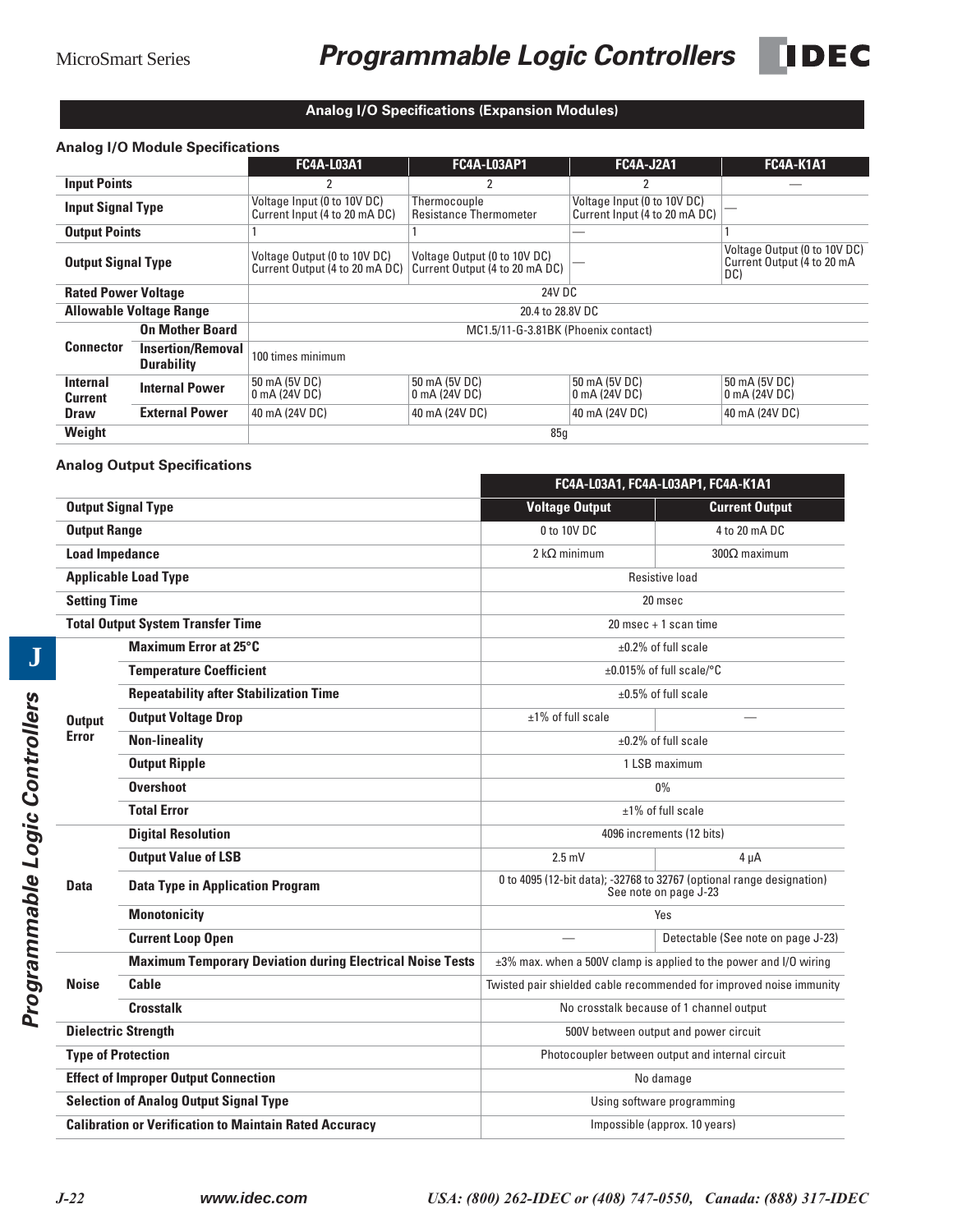#### **Analog Input Specifications (Expansion Modules)**

#### **Analog Input Specifications**

|                                                                         |                                                                                      | FC4A-L03A1, FC4A-J2A1                                                    |                          | <b>FC4A-L03AP1</b>                                                                                           |                                                                |  |
|-------------------------------------------------------------------------|--------------------------------------------------------------------------------------|--------------------------------------------------------------------------|--------------------------|--------------------------------------------------------------------------------------------------------------|----------------------------------------------------------------|--|
| <b>Input Signal Type</b>                                                |                                                                                      | <b>Voltage Input</b>                                                     | <b>Current Input</b>     | <b>Thermocouple</b>                                                                                          | <b>Resistance Thermometer</b>                                  |  |
| <b>Input Range</b>                                                      |                                                                                      | 0 to 10V DC                                                              | 4 to 20 mA DC            | Type K (0 to 1300°C)<br>Type J (0 to 1200°C)<br>Type T $(0 \text{ to } 400^{\circ} \text{C})$                | Pt 100 3-wire type<br>$(-100 \text{ to } 500^{\circ}\text{C})$ |  |
| <b>Input Impedance</b>                                                  |                                                                                      | 1 $M\Omega$ minimum                                                      | $10\Omega$               | 1 M $\Omega$ minimum                                                                                         | 1 $M\Omega$ minimum                                            |  |
|                                                                         | <b>Allowable Conductor Resistance</b>                                                |                                                                          | $\overline{\phantom{0}}$ |                                                                                                              | $200\Omega$ maximum                                            |  |
| <b>Input Detection Current</b>                                          |                                                                                      |                                                                          |                          |                                                                                                              | 1.0 mA maximum                                                 |  |
| <b>Sample Duration Time</b>                                             |                                                                                      | 16 msec maximum                                                          |                          | 50 msec maximum                                                                                              |                                                                |  |
| <b>Sample Repetition Time</b>                                           |                                                                                      | 16 msec maximum                                                          |                          | 50 msec maximum                                                                                              |                                                                |  |
|                                                                         | <b>Total Input System Transfer Time</b>                                              | $32$ msec + 1 scan time *                                                |                          | 100 msec + 1 scan time $*$                                                                                   |                                                                |  |
| <b>Type of Input</b>                                                    |                                                                                      | Single-ended input                                                       |                          | Differential input                                                                                           |                                                                |  |
| <b>Operating Mode</b>                                                   |                                                                                      |                                                                          |                          | Self scan                                                                                                    |                                                                |  |
| <b>Conversion Method</b>                                                |                                                                                      |                                                                          |                          | $\Sigma\Delta$ type ADC                                                                                      |                                                                |  |
|                                                                         | <b>Maximum Error at 25°C</b>                                                         | $\pm 0.2\%$ of full scale                                                |                          | $\pm 0.2\%$ of full scale plus<br>reference junction compensa-<br>tion accuracy ( $\pm 4^{\circ}$ C maximum) | $\pm 0.2\%$ of full scale                                      |  |
|                                                                         | <b>Temperature Coefficient</b>                                                       |                                                                          |                          | $\pm 0.006\%$ of full scale / °C                                                                             |                                                                |  |
| <b>Input Error</b>                                                      | <b>Repeatability after</b><br><b>Stabilization Time</b>                              | $\pm 0.5\%$ of full scale                                                |                          |                                                                                                              |                                                                |  |
|                                                                         | <b>Non-lineality</b>                                                                 | $\pm 0.2\%$ of full scale                                                |                          |                                                                                                              |                                                                |  |
|                                                                         | <b>Maximum Error</b>                                                                 |                                                                          |                          | $±1\%$ of full scale                                                                                         |                                                                |  |
|                                                                         | <b>Digital Resolution</b>                                                            | 4096 increments (12 bits)                                                |                          |                                                                                                              |                                                                |  |
|                                                                         | <b>Input Value of LSB</b>                                                            | $2.5 \text{ mV}$                                                         | $4 \mu A$                | K: 0.325°C; J: 0.300°C; T: 0.100°C                                                                           | $0.15^{\circ}$ C                                               |  |
| Data                                                                    | <b>Data Type in Application</b><br>Program                                           | 0 to 4095 (12-bit data); -32768 to 32767 (optional range designation) ** |                          |                                                                                                              |                                                                |  |
|                                                                         | <b>Monotonicity</b>                                                                  | Yes                                                                      |                          |                                                                                                              |                                                                |  |
|                                                                         | <b>Input Data Out of Range</b>                                                       |                                                                          |                          | Detectable #                                                                                                 |                                                                |  |
|                                                                         | <b>Maximum Temporary</b><br><b>Deviation during</b><br><b>Electrical Noise Tests</b> |                                                                          |                          | $\pm 3\%$ maximum when a 500V clamp voltage is applied to the power and I/O wiring                           | Accuracy is not assured when<br>noise is applied               |  |
| <b>Noise</b>                                                            | <b>Common Mode</b><br><b>Characteristics</b>                                         |                                                                          |                          | Common mode reject ratio (CMRR): -50 dB                                                                      |                                                                |  |
| <b>Resistance</b>                                                       | <b>Common Mode Voltage</b>                                                           | <b>16V DC</b>                                                            |                          |                                                                                                              |                                                                |  |
|                                                                         | <b>Input Filter</b>                                                                  |                                                                          |                          | No                                                                                                           |                                                                |  |
|                                                                         | Cable                                                                                | Twisted pair shielded cable recommended for                              | improved noise immunity  |                                                                                                              |                                                                |  |
|                                                                         | <b>Crosstalk</b>                                                                     |                                                                          |                          | 2 LSB maximum                                                                                                |                                                                |  |
| <b>Dielectric Strength</b>                                              |                                                                                      | 500V between input and power circuit                                     |                          |                                                                                                              |                                                                |  |
| <b>Type of Protection</b>                                               |                                                                                      |                                                                          |                          | Photocoupler between input and internal circuit                                                              |                                                                |  |
| <b>Effect of Improper Input Connection</b>                              |                                                                                      |                                                                          |                          | No damage                                                                                                    |                                                                |  |
| <b>Maximum Permanent Allowed</b><br><b>Overload (No damage)</b>         |                                                                                      | 13V DC<br>40 mADC                                                        |                          |                                                                                                              |                                                                |  |
|                                                                         | <b>Selection of Analog Input Signal Type</b>                                         | Using software programming                                               |                          |                                                                                                              |                                                                |  |
| <b>Calibration or Verification to Maintain</b><br><b>Rated Accuracy</b> |                                                                                      | Impossible (approx. 10 years)                                            |                          |                                                                                                              |                                                                |  |



#### **NOTES FOR ANALOG EXPANSION UNITS:**

*1. \* Total input system transfer time = Sample repetition time x 2 + 1 scan time*

*2. \*\* The 12-bit data (0 to 4095) processed in the analog I/O module can be linear-converted to a value between -32768 and 32767. Select the optional range designations and analog I/O data minimum and maximum values by using data registers allocated to analog I/O modules.*

*3. # When an error is detected, a corresponding error code is sorted to a data register allocated to analog I/O operating status.*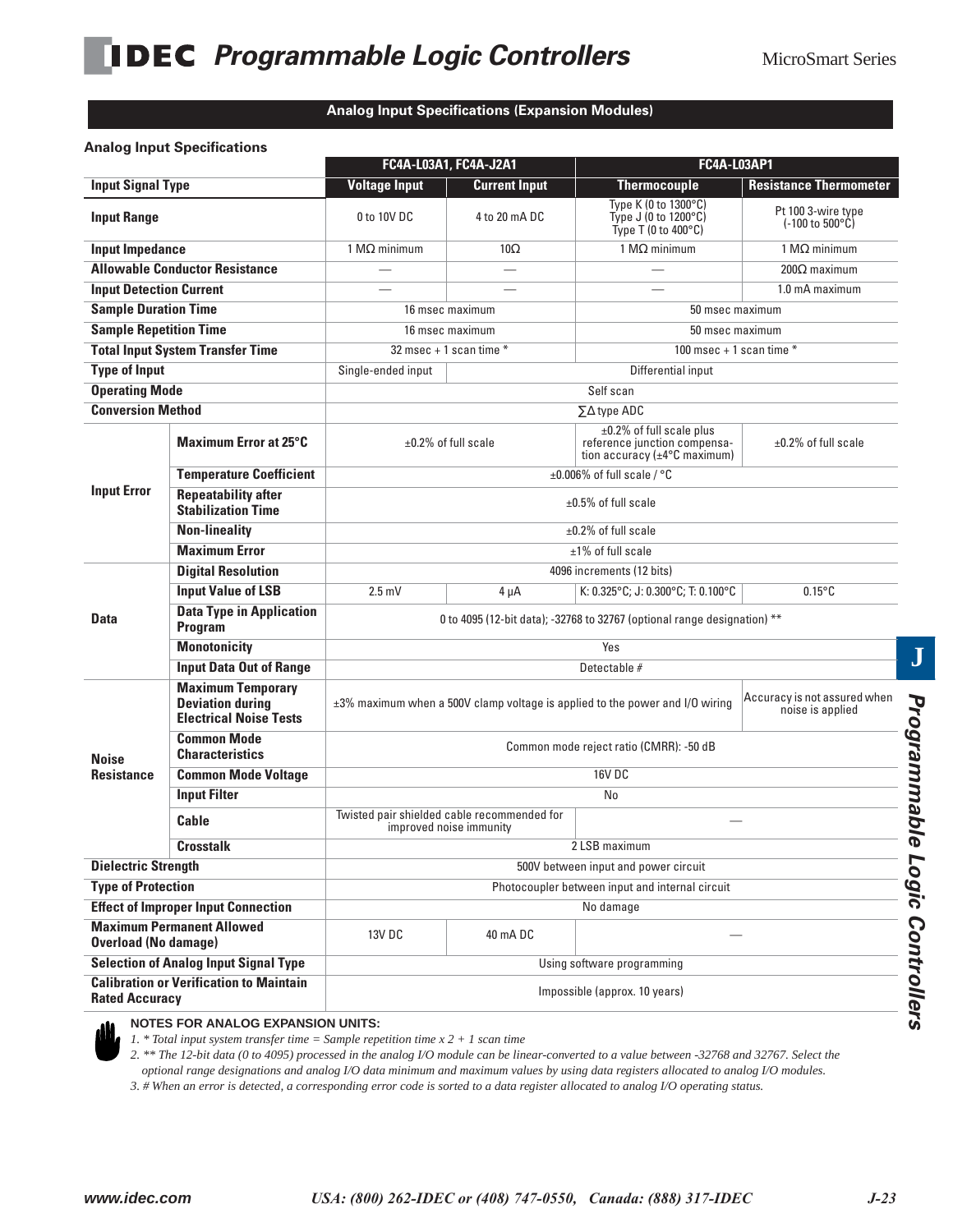### **Communication Adapter and Communication Module Specifications (Expansion Modules)**

| <b>Communication Adapter and Communication Module Specifications</b>       |                       |                       |                                                                              |
|----------------------------------------------------------------------------|-----------------------|-----------------------|------------------------------------------------------------------------------|
|                                                                            | FC4A-PC1<br>FC4A-HPC1 | FC4A-PC2<br>FC4A-HPC2 | FC4A-PC3<br>FC4A-HPC3                                                        |
| <b>Standards</b>                                                           | EIA RS232C            | EIA RS485             | EIA RS485                                                                    |
| <b>Maximum Baud Rate</b>                                                   | 19200 bps             | 19200 bps             | Computer link: 19200 bps<br>Data link: 38400 bps                             |
| <b>Maintenance Communication</b>                                           | Possible              | Possible              | Possible                                                                     |
| <b>User Communication</b>                                                  | Possible              | Impossible            | Impossible                                                                   |
| <b>Modem Communication</b>                                                 | Possible              | Impossible            | Impossible                                                                   |
| <b>Data Link Communication</b>                                             | Impossible            | Impossible            | Possible                                                                     |
| <b>Maximum Cable Length</b>                                                | special cable         | special cable         | 200 <sub>m</sub>                                                             |
| <b>Quantity of Slave Stations</b>                                          |                       |                       | 31                                                                           |
| <b>Isolation between Internal Circuit and</b><br><b>Communication Port</b> |                       | Not isolated          |                                                                              |
| <b>Recommended Cable for RS485</b>                                         |                       |                       | Twisted-pair shielded cable with<br>a minimum core wire of 0.3 $\text{mm}^2$ |
| <b>Conductor Resistance</b>                                                |                       |                       | 85 $\Omega$ /km maximum                                                      |
| <b>Shield Resistance</b>                                                   |                       |                       | 20 Ω/km maximum                                                              |

#### **Option Specifications**

#### **Optional HMI Module Specifications**

|                              | FC4A-PH1                             |
|------------------------------|--------------------------------------|
| <b>Power Voltage</b>         | 5V DC (supplied from the CPU module) |
| <b>Internal Current Draw</b> | 200mA DC                             |
| Weight                       | 20q                                  |

#### **Optional Memory Cartridge Specifications**

|                                   | FC4A-PM32                                              | FC4A-PM64 |  |
|-----------------------------------|--------------------------------------------------------|-----------|--|
| <b>Memory Type</b>                | FFPROM                                                 |           |  |
| <b>Accessible Memory Capacity</b> | 32 KB                                                  | 64 KB     |  |
| <b>Hardware for Storing Data</b>  | CPU module                                             |           |  |
| <b>Software for Storing Data</b>  | Windl DR                                               |           |  |
| <b>Quantity of Store Programs</b> | One user program can be stored on one memory cartridge |           |  |

#### **Optional Clock Cartridge Specifications**

|                        | FC4A-PT1                                                             |
|------------------------|----------------------------------------------------------------------|
| <b>Accuracy</b>        | $\pm 30$ sec/month (typical) at 25 $\degree$ C                       |
| <b>Backup Duration</b> | Approx. 30 days (typical) at 25°C after backup battery fully charged |
| <b>Battery</b>         | Lithium secondary battery                                            |
| <b>Charging Time</b>   | Approx. 10 hours for charging from 0% to 90% of full charge          |
| <b>Replaceability</b>  | Impossible to replace battery                                        |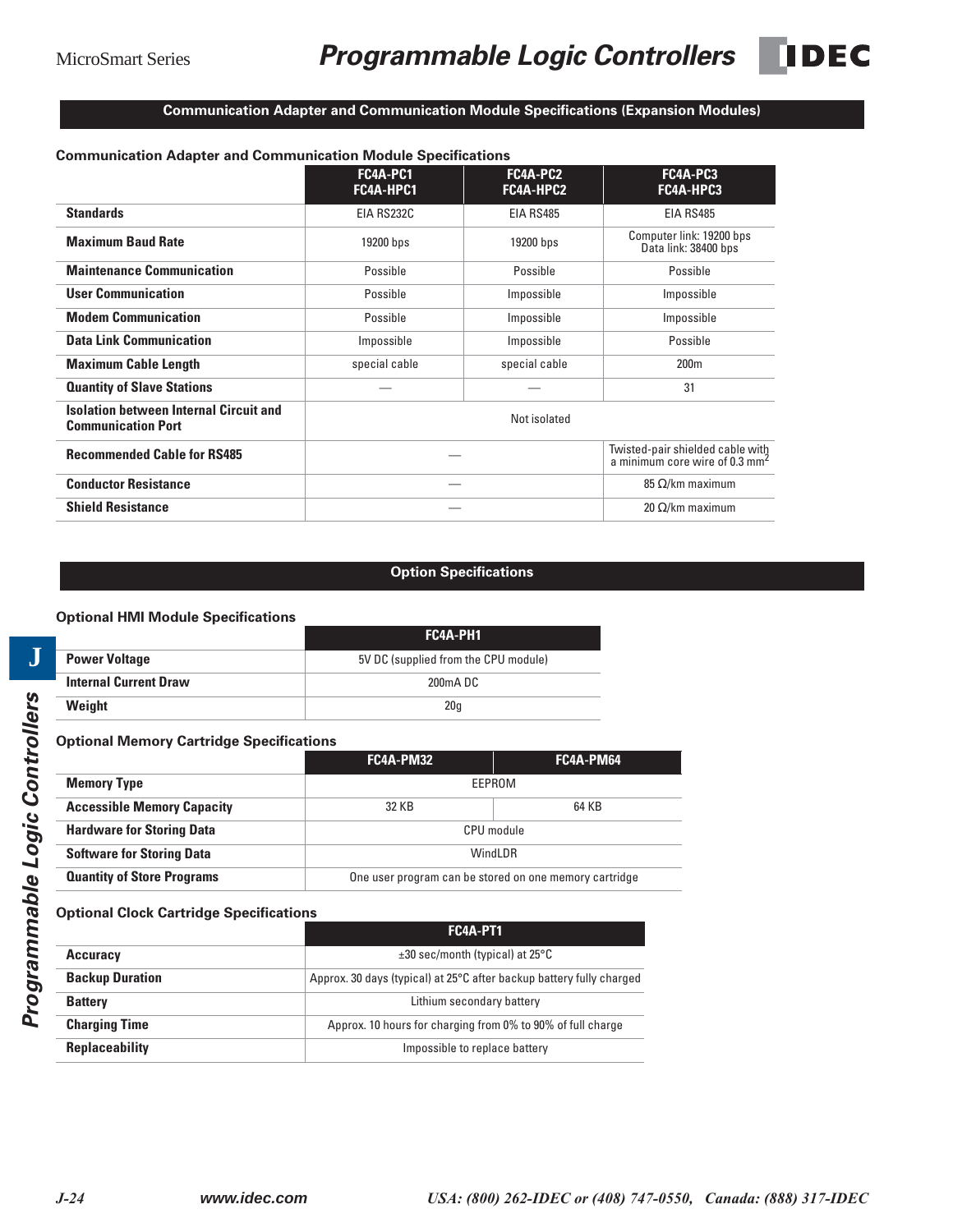**Dimensions**

## **CPU Modules:**



### **all dimensions in mm**



35.4





**FC4A-D40K3, FC4A-D40S3**



## **Expansion Modules:**

**FC4A-N08B1, FC4A-T08K1, FC4A-M08BR1, FC4A-N08B1, FC4A-N08A11, FCA-T08K1, FC4A-M08BR1, FC4A-L03AP1, FC4A-K1A1** FC4A-R081, FC4A-T08S1, FC4A-L03A1,<br>FC4A-J2A1 **FC4A-T08S1, FC4A-L03A1, FC4A-J2A1**



**FC4A-N16B1, FC4A-R161**



**FC4A-M24BR2**





 $3.8 \downarrow$  29.7  $\downarrow$   $11.3 \downarrow$  70.0 **FC4A-N32B3, FC4A-T32K3, FC4A-T32S3**



22.5 13.9 70.0 4.5\* 90.0 5 ֧֞׆֦֬֓֬֬֬֬<sup>֚</sup>

**FC4A-HPC1, FC4A-HPC2, FC4A-HPC3**



23.5 | 23.5 | 9.0 Example: 95.0 95.0 This figure illustrates a 9.0 23.5 23.5 9.0 Fried ingered indetended a<br>system setup with the<br>FC4A-C24R2 All-in-one 88888888 system setup with the FC4A-C24R2 All-in-one type CPU, an 8-point relay output module, 45.0 35.0 90.0 relay output module,<br>and a 16-point DC input  $\circ$  $\circ$  $\overline{\phantom{a}}$  $\mathbf{1}$ ና ....... module, mounted on a 35mm DIN rail using BNL6 mounting clips. 4.5\* DIN Rail DIN Rail **BNL6 Mounting Clip** 

38.0

 $\begin{tabular}{|c|c|} \hline \rule{0.3cm}{.01cm} \rule{0.3cm}{.01cm} \rule{0.3cm}{.01cm} \rule{0.3cm}{.01cm} \rule{0.3cm}{.01cm} \rule{0.3cm}{.01cm} \rule{0.3cm}{.01cm} \rule{0.3cm}{.01cm} \rule{0.3cm}{.01cm} \rule{0.3cm}{.01cm} \rule{0.3cm}{.01cm} \rule{0.3cm}{.01cm} \rule{0.3cm}{.01cm} \rule{0.3cm}{.01cm} \rule{0.3cm}{.01cm} \rule{0.3cm}{.0$ 

أسما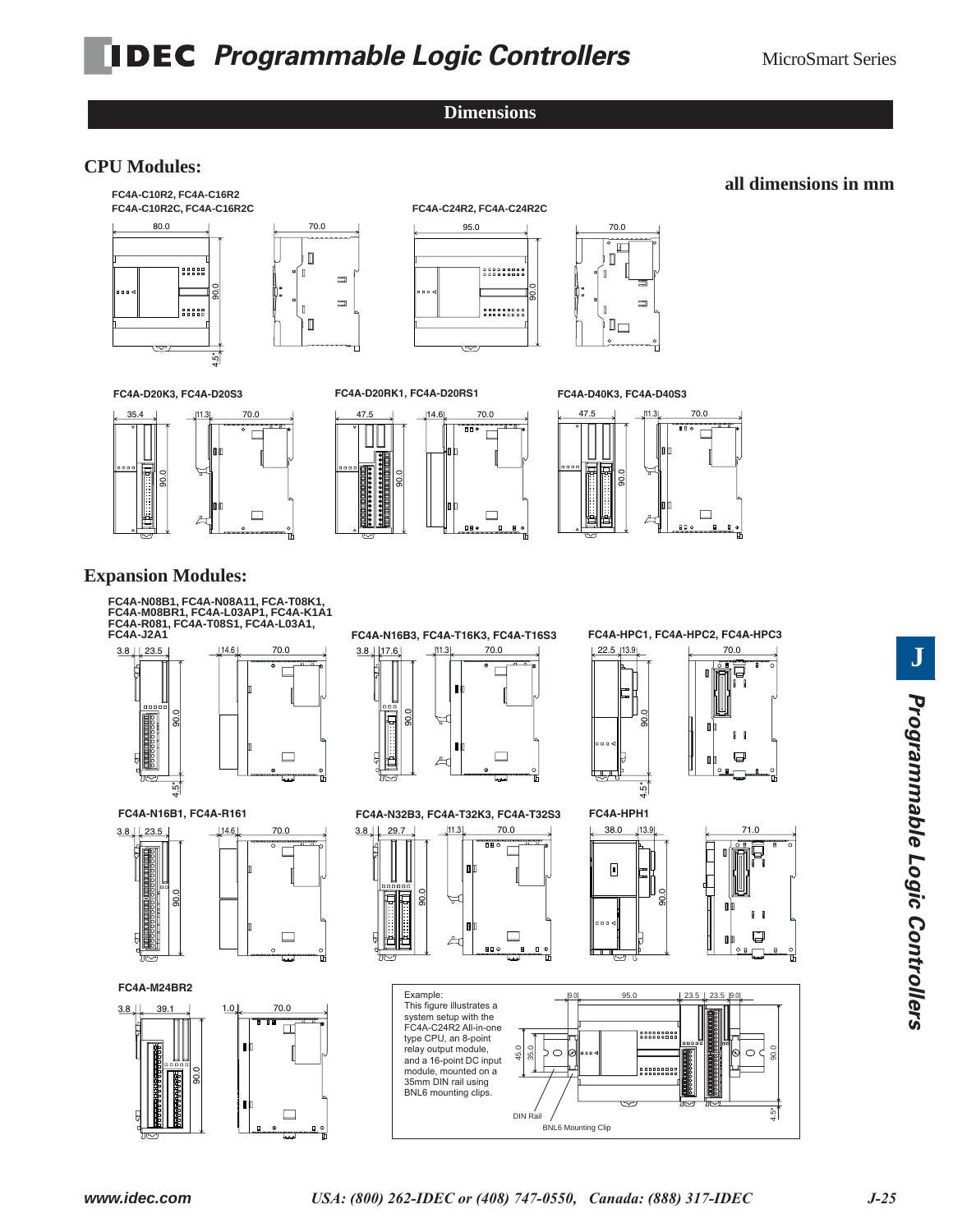## **Mounting Hole Layout**

## **CPU Modules:**





### **FC4A-C20K3 FC4A-D20S3**

35.4  $\frac{1}{24.1}$ 

> 103.0 90.0

<sup>2</sup>-ø4.3

 $12.0$ 

#### **FC4A-C20RK1, FC4A-D40K3 FC4A-C20RS1, FC4A-D40S3**



## **Expansion Modules:**



90.0 103.0  $6.3 + 1.8 + 2.04.3$ 3.0 **FC4A-N16B3 FC4A-T16K3 FC4A-T16S3**

**FC4A-HP1C FC4A-HPC2 FC4A-HPC3**





**FC4A-HPH1**



EXAMPLE: Mounting hole layout for FC4A-C24R2 and 23.5mm-wide I/O modules.



EXAMPLE: Mounting hole layout for, from left, FC4A-HPH1, FC4A-D20K3, FC4A-N16B3, FC4A-N32B3, and FC4A-M24R2 modules.



**J**

 $\sqrt[4]{\frac{3.0}{2}}$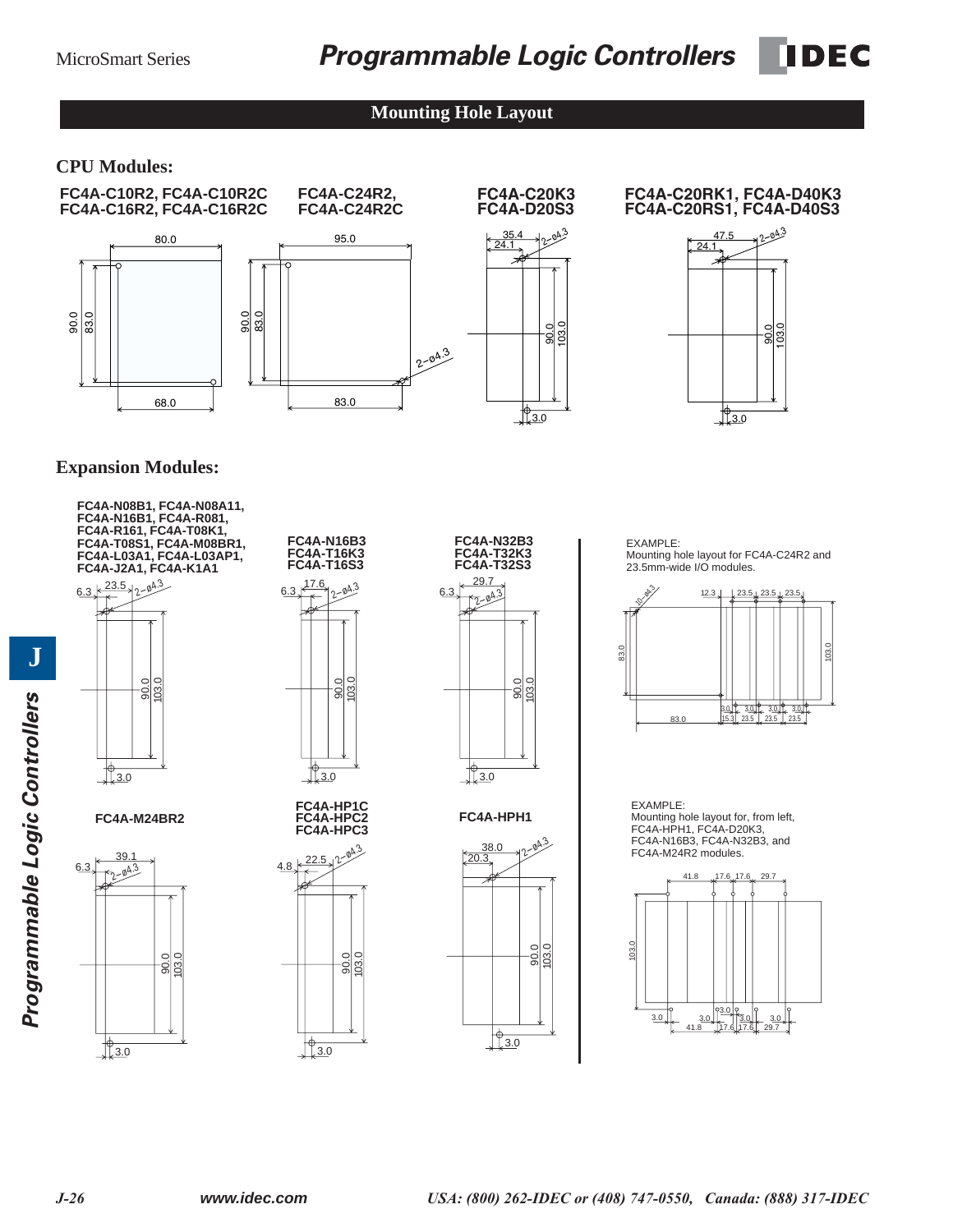## **Usage Limits**

## **I/O Usage Limits**

All-in-one Type CPU Modules:



*When using at an operating ambient temperature above 40°C, reduce the input voltage or the quantity of I/O points that turn on simultaneously.*

## Slim Type CPU Modules:



## Input Usage Limits



## **Internal Circuits**

## **Input Internal Circuits**





#### **SLIM TYPE**

COM ○



### **SINK OUTPUT Output Internal Circuit (Slim Type)**